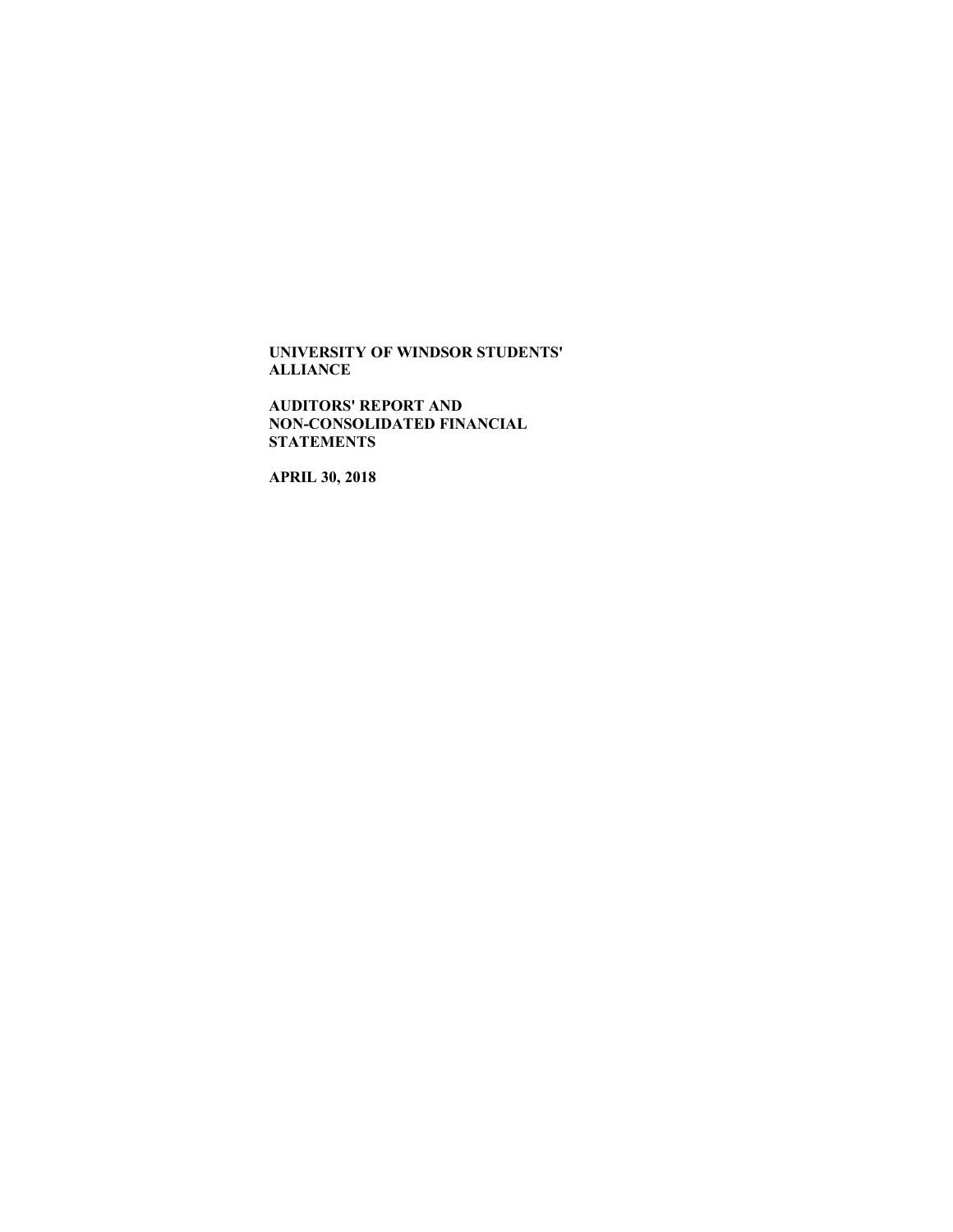

**Collins Barrow Windsor LLP** 3260 Devon Drive Windsor, ON N8X 4L4<br>Canada Canada<br>T T: 519.258.5800 F: 519.256.6152 Email: cbwindsor@collinsbarrow.com<br>www.collinsbarrow.com

## INDEPENDENT AUDITORS' REPORT

To the Members of the University of Windsor Students' Alliance

## Report on the Financial Statements

We have audited the accompanying non-consolidated financial statements of the University of Windsor Students' Alliance, which comprise the non-consolidated statement of financial position as at April 30, 2018, and the non-consolidated statements of operations, change in fund balances and trust obligation and cash flows for the vear then ended, and a summary of significant accounting policies and other explanatory information.

### Management's Responsibility for the Financial Statements

Management is responsible for the preparation and fair presentation of these non-consolidated financial statements in accordance with Canadian accounting standards for not—for-profit organizations and for such intemal control as management determines is necessaxy to enable the preparation of non-consolidated financial statements that are free from material misstatement, whether due to fraud or error.

### Auditors' Responsibility

Our responsibility is to express an opinion on these non-consolidated financial statements based on our audit. We conducted our audit in accordance with Canadian generally accepted auditing standards. Those standards require that we comply with ethical requirements and plan and perform the audit to obtain reasonable assurance about whether the non-consolidated financial statements are free from material misstatement.

An audit involves perfonning procedures to obtain audit evidence about the amounts and disclosures in the nonconsolidated financial statements. The procedures selected depend on the auditors' judgment, including the assessment of the risks of material misstatement of the non-consolidated financial statements, whether due to fraud or error. In making those risk assessments, the auditors consider internal control relevant to the entity's preparation and fair presentation of the non-consolidated financial statements in order to design audit procedures that are appropriate in the circumstances, but not for the purpose of expressing an opinion on the effectiveness of the entity's internal control. An audit also includes evaluating the appropriateness of accounting policies used and the reasonableness of accounting estimates made by management, as well as evaluating the overall presentation of the nomconsolidated financial statements.

We believe that the audit evidence we have obtained is sufficient and appropriate to provide a basis for our audit opinion.

### Opinion

In our opinion, these nomconsolidated financial statements present fairly, in all material respects, the financial position of the University of Windsor Students' Alliance as at April 30, 2018, and it's financial performance and its cash flows for the year then ended in accordance with Canadian accounting standards for not-for-profit organizations.

Callin Banou Windson LLP

Chartered Professional Accountants September 24, 2018 **Licensed Public Accountants**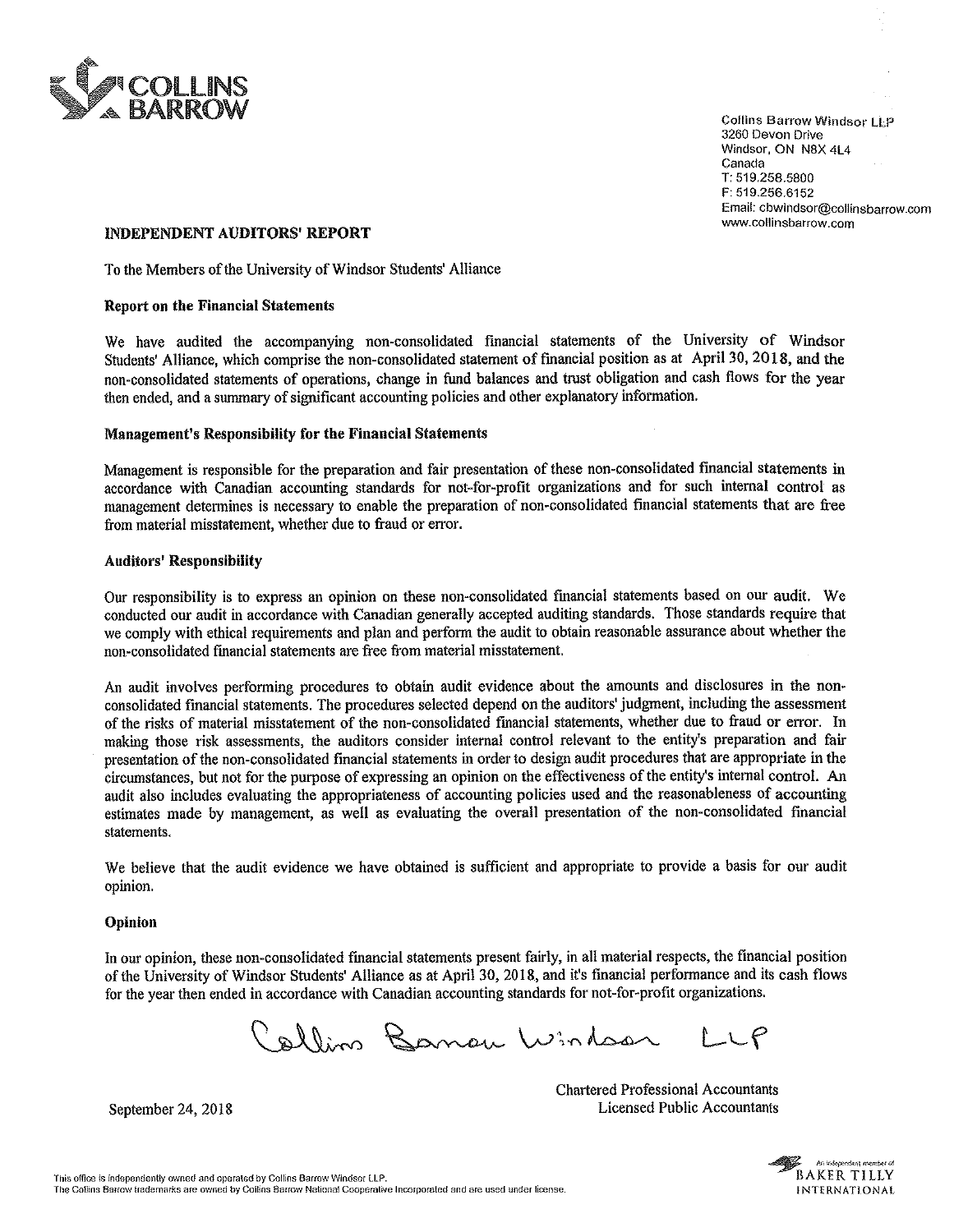# **NON-CONSOLIDATED FINANCIAL STATEMENTS**

# **APRIL 30, 2018**

| Non-consolidated statement of operations                                   |           |
|----------------------------------------------------------------------------|-----------|
| Non-consolidated statement of change in fund balances and trust obligation | 2         |
| Non-consolidated statement of financial position                           | $3 - 4$   |
| Non-consolidated statement of cash flows                                   | 5         |
| Notes to non-consolidated financial statements                             | $6 - 14$  |
| Supplementary financial information                                        | $15 - 27$ |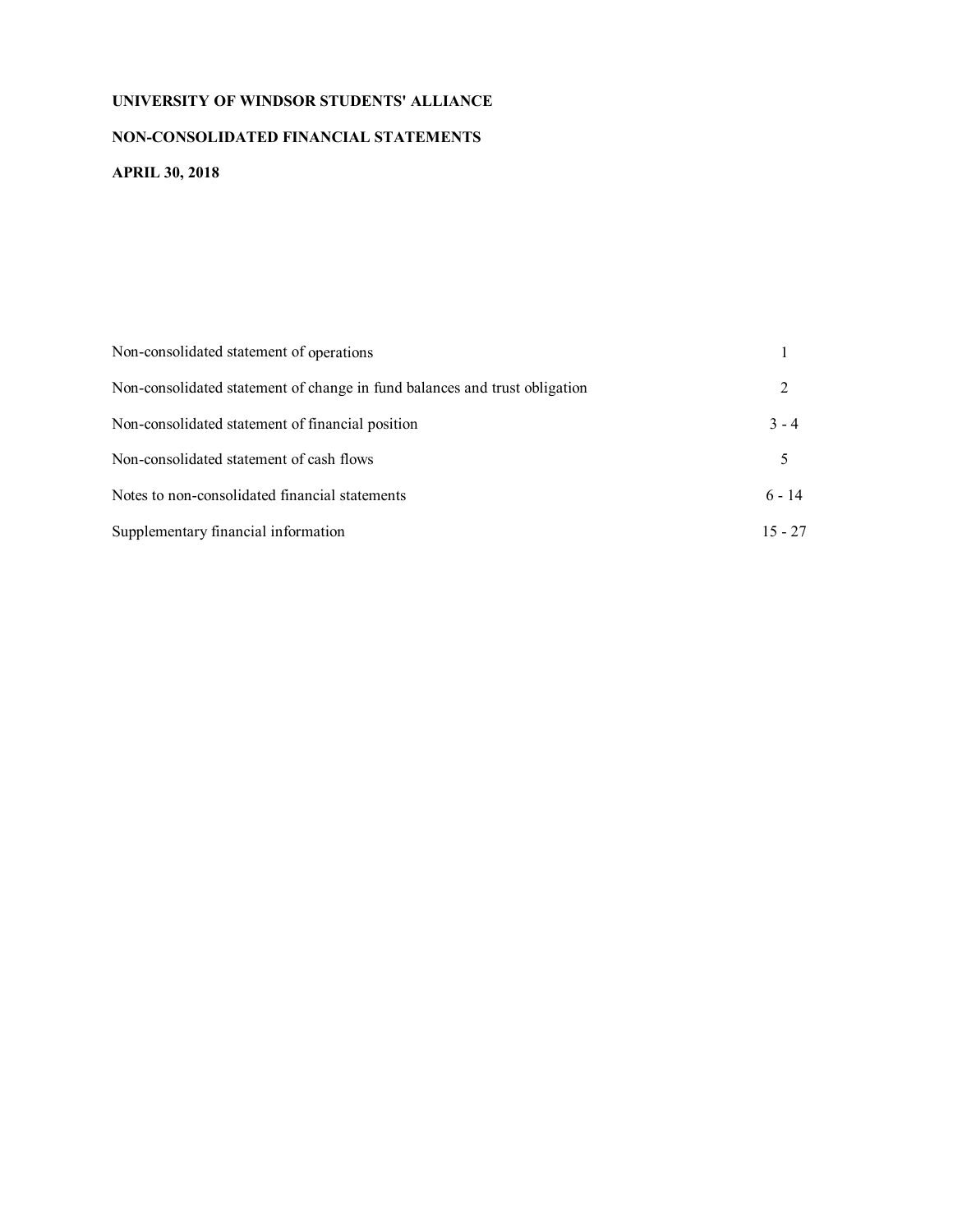# **NON-CONSOLIDATED STATEMENT OF OPERATIONS**

# **YEAR ENDED APRIL 30, 2018**

|                                       | Operating<br>2018        | <b>CAW Student</b><br>Centre<br>2018 | Lance<br>2018            | Scholarship<br>2018 | Health &<br><b>Dental</b><br>(note 3)<br>2018 | <b>Student</b><br>Refugee<br>2018 | <b>Special</b><br><b>Need</b><br>2018 | Capital<br>2018          | <b>TOTAL</b><br>2018      | <b>TOTAL</b><br>2017      |
|---------------------------------------|--------------------------|--------------------------------------|--------------------------|---------------------|-----------------------------------------------|-----------------------------------|---------------------------------------|--------------------------|---------------------------|---------------------------|
| <b>REVENUE</b>                        |                          |                                      |                          |                     |                                               |                                   |                                       |                          |                           |                           |
| Student fees                          | \$<br>649,131            | 1,203,979 \$<br>$\mathbb{S}$         | 58,209                   | $\mathcal{S}$       | $$2,046,826$ \ \$                             | 21,638 \$                         | 21,638<br>$\mathcal{S}$               | 432,754                  | $\mathbb{S}$<br>4,434,175 | 4,220,646<br><sup>S</sup> |
| Investment income (note 5)            | 33,600                   | 24,563                               | $\overline{\phantom{a}}$ | 4,129               | 122,250                                       |                                   |                                       | 133,605                  | 318,147                   | 103,884                   |
| Rent                                  | 93,161                   | 204,219                              | $\sim$                   |                     |                                               |                                   |                                       | $\blacksquare$           | 297,380                   | 311,299                   |
| Sales and advertising                 | 74,075                   | 4,400                                | 1,713                    |                     |                                               |                                   |                                       | $\blacksquare$           | 80,188                    | 174,784                   |
| Other revenue                         | 112,700                  |                                      |                          | $\blacksquare$      | 25,454                                        |                                   |                                       | 10                       | 138,164                   | 119,964                   |
| Uniwin Student Pub Inc. loss (note 7) | (85, 858)                | $\sim$                               | $\sim$                   |                     | $\sim$                                        |                                   |                                       | $\blacksquare$           | (85, 858)                 | (2,355)                   |
|                                       | 876,809                  | 1,437,161                            | 59,922                   | 4,129               | 2,194,530                                     | 21,638                            | 21,638                                | 566,369                  | 5,182,196                 | 4,928,222                 |
| <b>EXPENSES</b>                       |                          |                                      |                          |                     |                                               |                                   |                                       |                          |                           |                           |
| Advertising and promotion             | 27,765                   | 2,893                                | 818                      |                     |                                               |                                   |                                       |                          | 31,476                    | 35,610                    |
| Amortization                          | 16,662                   | 9,843                                | 96                       |                     |                                               |                                   |                                       |                          | 26,601                    | 26,166                    |
| Bad debts                             | 3,477                    | 1,500                                | 263                      |                     | 13,413                                        | 98                                | 98                                    | 1,951                    | 20,800                    | 17,764                    |
| Campus police                         |                          | 53,168                               |                          |                     |                                               |                                   |                                       |                          | 53,168                    | 58,996                    |
| Claims expenses                       |                          |                                      |                          |                     | 1,306,327                                     |                                   |                                       | $\overline{a}$           | 1,306,327                 | 1,576,394                 |
| Conferences, training and travel      | 28,348                   | 7,534                                | 255                      |                     |                                               |                                   |                                       | $\overline{\phantom{a}}$ | 36,137                    | 26,730                    |
| Cost of sales                         | 13,799                   |                                      |                          |                     |                                               |                                   |                                       |                          | 13,799                    | 15,075                    |
| General insurance                     | 37,533                   | 28,678                               |                          |                     |                                               |                                   |                                       |                          | 66,211                    | 64,668                    |
| Grants and scholarships               | 32,818                   |                                      |                          |                     |                                               |                                   |                                       |                          | 32,818                    | 26,415                    |
| Housekeeping                          | $\overline{a}$           | 374,608                              |                          |                     |                                               |                                   |                                       |                          | 374,608                   | 371,030                   |
| Miscellaneous expense                 | 51,471                   | 9,151                                | 145                      |                     |                                               | 31,530                            | 2,611                                 |                          | 94,908                    | 181,392                   |
| Office, bank charges and equipment    | 19,767                   | 2,198                                | 425                      | 18                  | 708                                           |                                   |                                       |                          | 23,116                    | 23,579                    |
| Premium expenses                      |                          |                                      |                          |                     | 89,366                                        |                                   |                                       |                          | 89,366                    | 69,197                    |
| Professional fees                     | 64,119                   | 12,648                               | $\sim$                   |                     | 156,837                                       |                                   |                                       |                          | 233,604                   | 160,772                   |
| Programming supplies and expenses     | 132,833                  | 35,038                               | $\sim$                   |                     |                                               |                                   |                                       |                          | 167,871                   | 224,479                   |
| Repairs and maintenance               |                          | 48,986                               |                          |                     |                                               |                                   |                                       |                          | 48,986                    | 57,909                    |
| Salaries and benefits                 | 497,939                  | 238,825                              | 42,803                   |                     |                                               |                                   |                                       |                          | 779,567                   | 730,793                   |
| Special projects                      |                          | 1,700                                |                          |                     |                                               |                                   |                                       |                          | 1,700                     | 2,000                     |
| Telephone, utilities and taxes        | 7,494                    | 333,789                              | 1,368                    |                     |                                               |                                   |                                       |                          | 342,651                   | 310,027                   |
| Unrealized (gain) loss on investments | $\blacksquare$           | 21,100                               | $\sim$                   | 3,667               | 90,105                                        |                                   |                                       | 106,975                  | 221,847                   | (343, 630)                |
|                                       | 934,025                  | 1,181,659                            | 46,173                   | 3,685               | 1,656,756                                     | 31,628                            | 2,709                                 | 108,926                  | 3,965,561                 | 3,635,366                 |
| <b>ONE TIME EXPENSE (RECOVERY)</b>    |                          | (752)                                | $\sim$                   | $\blacksquare$      |                                               |                                   |                                       |                          | (752)                     | 1,413,978                 |
| <b>REVENUE OVER (UNDER) EXPENSES</b>  | (57,216)<br><sup>S</sup> | 256,254<br>-S                        | 13,749                   | <u>444</u>          | 537,774<br>S.                                 | (9,990)                           | 18,929                                | 457,443                  | \$1,217,387               | (121, 122)<br>S.          |

**See Accompanying Notes**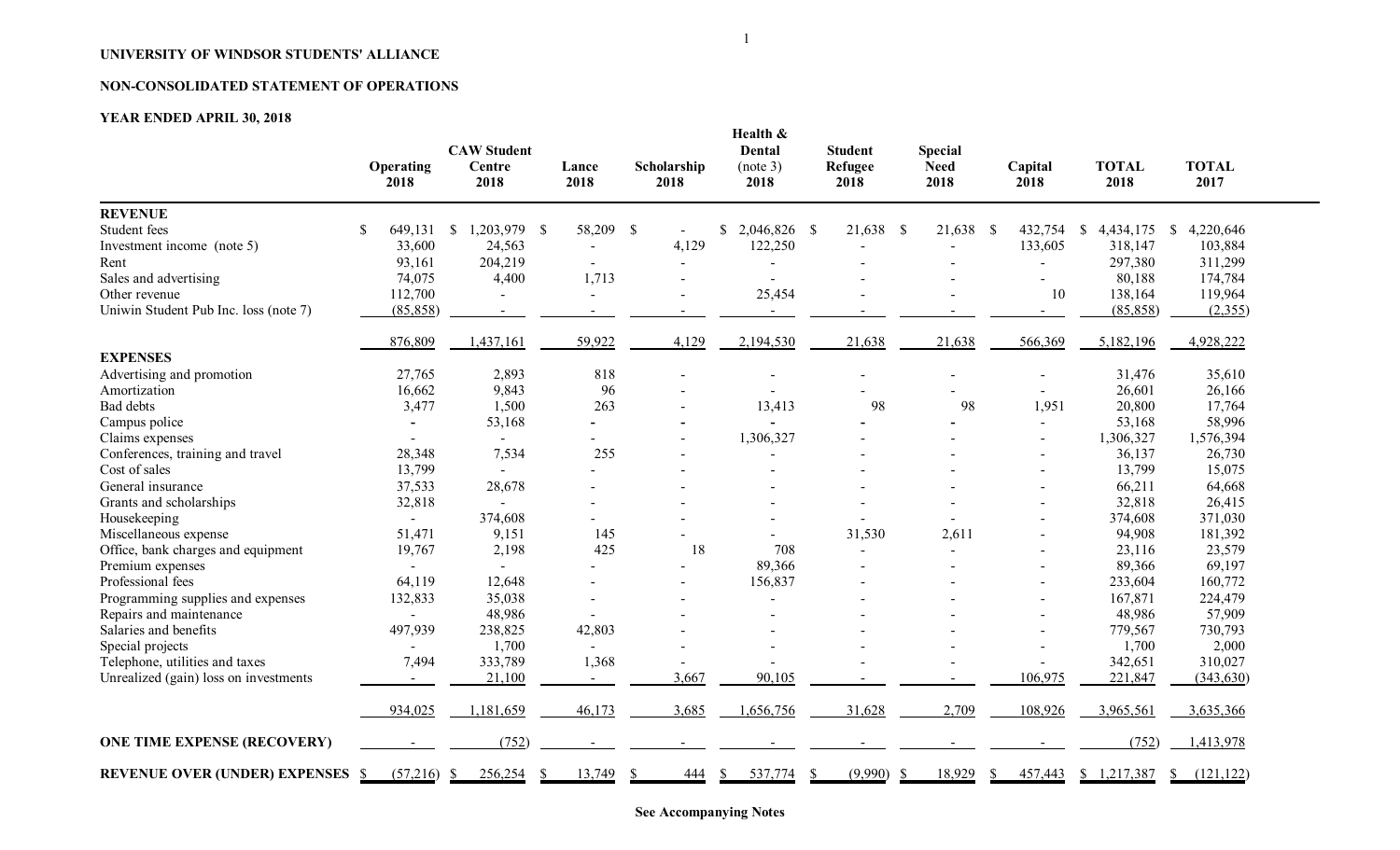# **NON-CONSOLIDATED STATEMENT OF CHANGE IN FUND BALANCES AND TRUST OBLIGATION**

|                                                                             |              | <b>Operating</b><br>2018 | <b>CAW Student</b><br>Centre<br>2018 | Lance<br>2018 | Scholarship<br>2018 | Health &<br>Dental<br>2018 | <b>Student</b><br>Refugee<br>2018 |    | <b>Special</b><br><b>Need</b><br>2018 | Capital<br>2018                | <b>TOTAL</b><br>2018 | <b>TOTAL</b><br>2017   |  |
|-----------------------------------------------------------------------------|--------------|--------------------------|--------------------------------------|---------------|---------------------|----------------------------|-----------------------------------|----|---------------------------------------|--------------------------------|----------------------|------------------------|--|
| <b>FUND BALANCE (DEFICIT),</b><br><b>BEGINNING</b>                          |              | 447,539 \$               | $\sim$                               | $(36,121)$ \$ |                     | 109,465 \$ 2,888,112 \$    | 80,450 \$                         |    |                                       | 196,891 \$ 2,583,789 \$        |                      | 6,270,125 \$ 6,673,443 |  |
| <b>TRUST OBLIGATION, BEGINNING</b>                                          |              | $\overline{\phantom{0}}$ | ,298,582                             |               |                     |                            |                                   |    |                                       |                                | 1,298,582            | 1,016,386              |  |
| <b>REVENUE OVER (UNDER) EXPENSES</b><br><b>INTERFUND TRANSFERS</b> (note 2) |              | (57,216)<br>10,850       | 256,254                              | 13,749        | 444<br>(10, 850)    | 537,774                    | (9,990)                           |    | 18,929                                | 457,443                        | 1,217,387            | (121, 122)             |  |
| <b>FUND BALANCE (DEFICIT), ENDING</b>                                       | <sup>S</sup> | 401,173                  |                                      | (22,372)      | 99,059              | \$3,425,886                | 70,460                            | N. | 215,820                               | $3,041,232$ \$<br><sup>S</sup> |                      | 7,231,258 \$ 6,270,125 |  |
| <b>TRUST OBLIGATION, ENDING</b>                                             |              |                          | 1,554,836                            |               |                     |                            |                                   |    |                                       |                                |                      | 1,554,836 \$ 1,298,582 |  |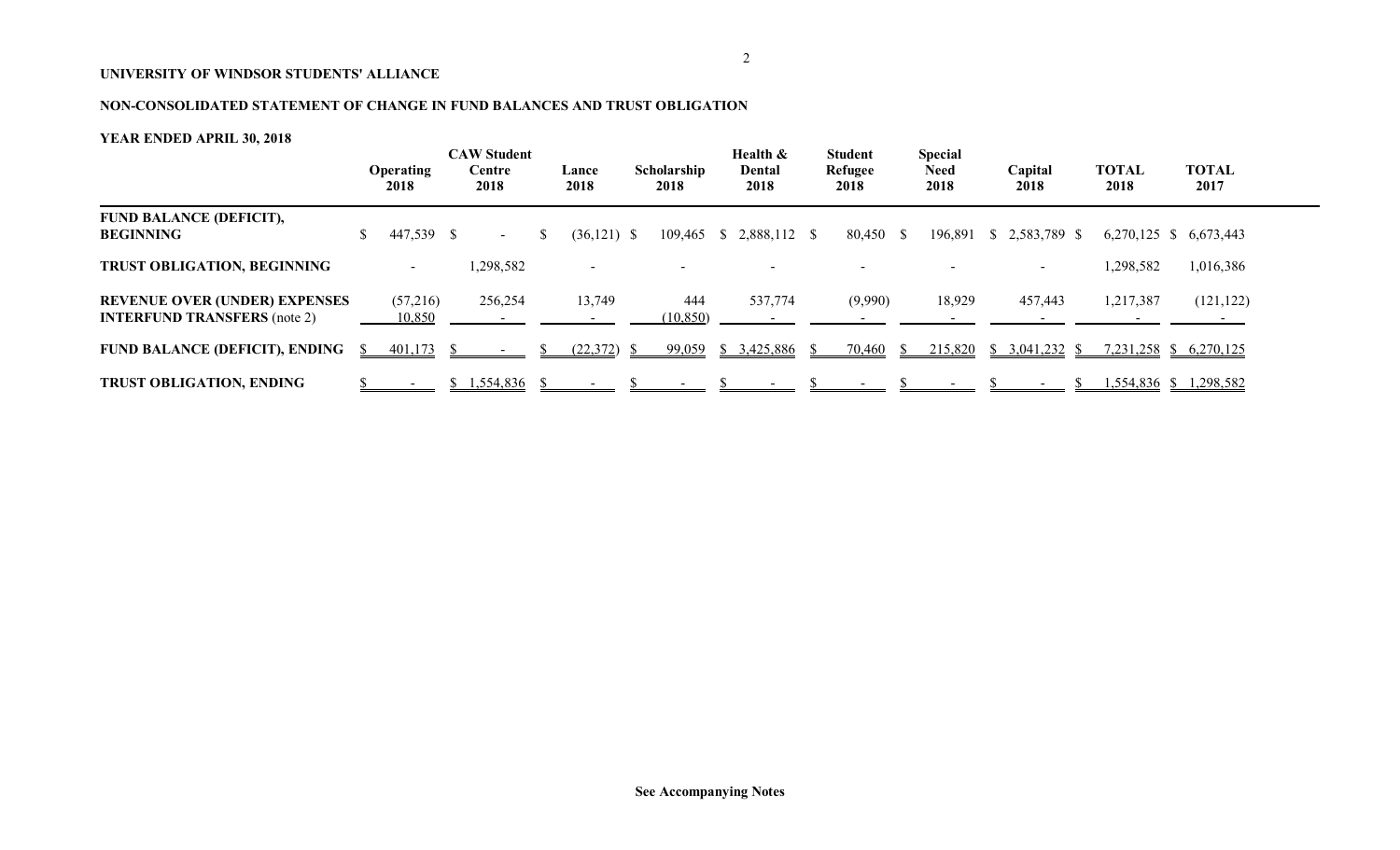# **NON-CONSOLIDATED STATEMENT OF FINANCIAL POSITION**

# **APRIL 30, 2018**

|                                                                                                                | <b>Operating</b><br>2018                             | <b>CAW Student</b><br>Centre<br>2018 | Lance<br>2018                              | Scholarship<br>2018                 | Health &<br>Dental<br>2018                   | <b>Student</b><br>Refugee<br>2018                             | <b>Special</b><br><b>Need</b><br>2018 | Capital<br>2018                                                       | TOTAL<br>2018                                              | <b>TOTAL</b><br>2017                                    |  |
|----------------------------------------------------------------------------------------------------------------|------------------------------------------------------|--------------------------------------|--------------------------------------------|-------------------------------------|----------------------------------------------|---------------------------------------------------------------|---------------------------------------|-----------------------------------------------------------------------|------------------------------------------------------------|---------------------------------------------------------|--|
| <b>ASSETS</b>                                                                                                  |                                                      |                                      |                                            |                                     |                                              |                                                               |                                       |                                                                       |                                                            |                                                         |  |
| <b>CURRENT ASSETS</b><br>Cash<br>Accounts receivable<br>Prepaid expenses<br>Due from funds (note 11)           | 2,804,800 \$<br>\$<br>140,346<br>36,554<br>2,981,700 | 851,020<br>533<br>851,553            | $\mathbb{S}$<br>$\sim$ 10 $\,$<br>77<br>77 | -S<br>$\blacksquare$                | <sup>\$</sup><br>6,090<br>643,463<br>649,553 | <sup>\$</sup><br>$\overline{\phantom{a}}$<br>70,460<br>70,460 | <sup>S</sup><br>215,820<br>215,820    | -S<br><sup>\$</sup><br>$\sim$<br>$\blacksquare$<br>430,818<br>430,818 | 2,804,800 \$<br>997,533<br>37,087<br>,360,561<br>5,199,981 | 2,696,584<br>517,602<br>163,108<br>854,345<br>4,231,639 |  |
| <b>INVESTMENTS</b> (note 5)<br>PROPERTY, PLANT AND<br><b>EQUIPMENT</b> (note 8)<br><b>LONG TERM INVESTMENT</b> | 1,360<br>46,054                                      | $\overline{\phantom{a}}$<br>49,338   | $\sim$<br>386                              | 109,927<br>$\overline{\phantom{a}}$ | 2,776,333                                    |                                                               | $\sim$                                | 2,610,414<br>$\blacksquare$                                           | 5,498,034<br>95,778                                        | 4,869,666<br>58,509                                     |  |
| <b>UNIWIN</b> (note $6$ )<br><b>CAW STUDENT CENTRE -</b><br><b>ASSETS HELD IN TRUST (note 5)</b>               | 2,613                                                | 786,406                              |                                            |                                     |                                              |                                                               |                                       | $\overline{\phantom{a}}$                                              | 2,613<br>786,406                                           | 24<br>865,558                                           |  |
|                                                                                                                | \$3,031,727                                          | 1,687,297<br>$\sqrt{3}$              | 463                                        | 109,927<br><sup>S</sup>             | \$3,425,886                                  | 70,460<br>-S                                                  | -SS                                   | 215,820 \$ 3,041,232 \$ 11,582,812 \$ 10,025,396                      |                                                            |                                                         |  |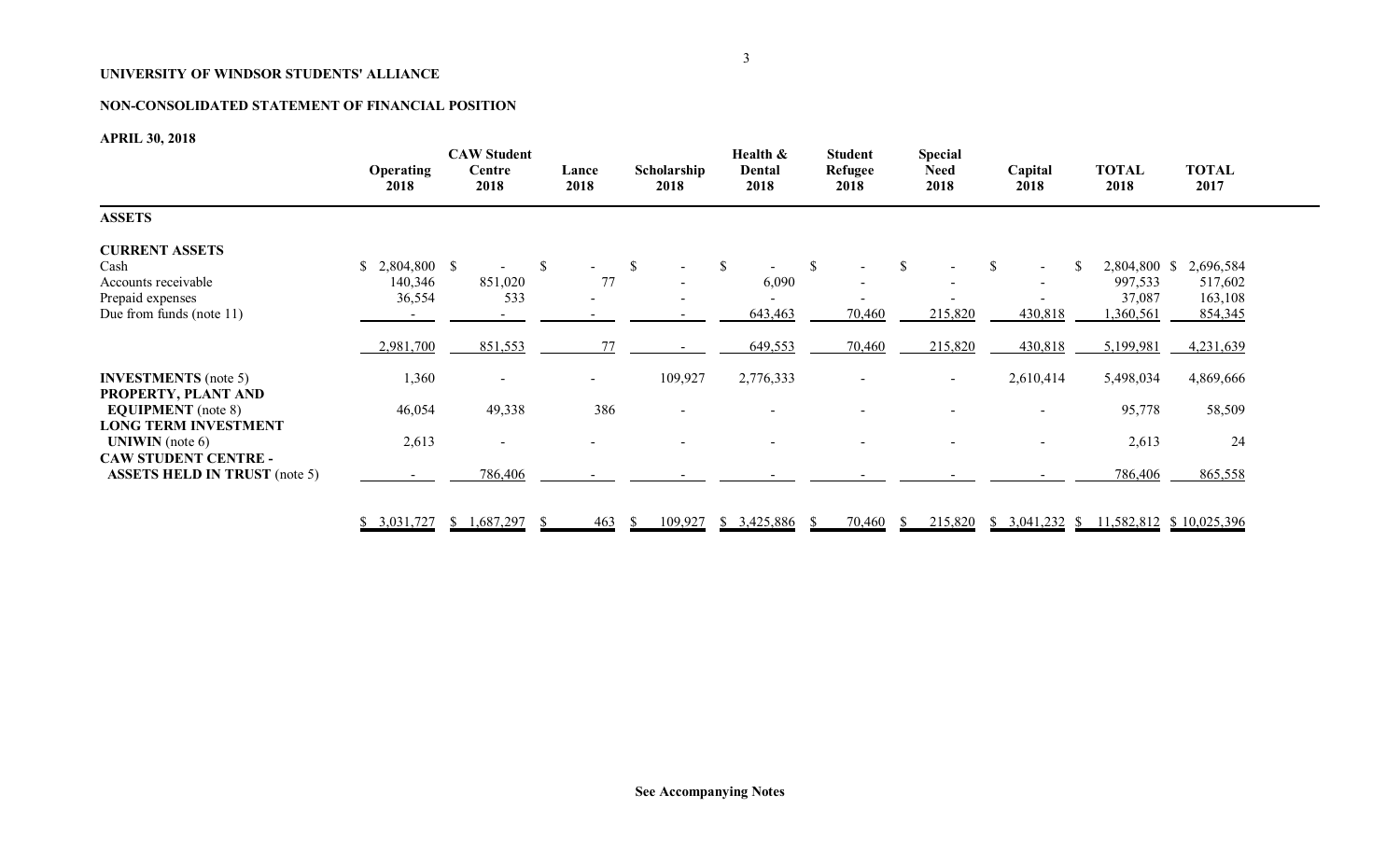# **NON-CONSOLIDATED STATEMENT OF FINANCIAL POSITION**

**APRIL 30, 2018**

|                                                                                                                   | <b>Operating</b><br>2018                  | <b>CAW Student</b><br>Centre<br>2018 | Lance<br>2018                 | Scholarship<br>2018              | Health &<br>Dental<br>2018 | <b>Student</b><br>Refugee<br>2018 | <b>Special</b><br><b>Need</b><br>2018 | Capital<br>2018              | <b>TOTAL</b><br>2018                        | <b>TOTAL</b><br>2017                        |  |
|-------------------------------------------------------------------------------------------------------------------|-------------------------------------------|--------------------------------------|-------------------------------|----------------------------------|----------------------------|-----------------------------------|---------------------------------------|------------------------------|---------------------------------------------|---------------------------------------------|--|
| <b>LIABILITIES</b>                                                                                                |                                           |                                      |                               |                                  |                            |                                   |                                       |                              |                                             |                                             |  |
| <b>CURRENT LIABILITIES</b><br>Accounts payable and<br>accrued liabilities (note 9)<br>Due to funds (note 11)      | $$1,436,157$ \;<br>1,194,397<br>2,630,554 | 132,461<br>132,461                   | 22,835<br>22,835              | $\mathbb{S}$<br>10,868<br>10,868 | $\mathbb{S}$               | $\mathbb{S}$                      | -S                                    | $\mathbb{S}$<br>-S<br>$\sim$ | $1,436,157$ \$<br>,360,561<br>2,796,718     | 1,602,344<br>854,345<br>2,456,689           |  |
| <b>CAW STUDENT CENTRE -</b><br><b>TRUST OBLIGATION</b><br><b>FUND BALANCES (DEFICITS)</b>                         |                                           | 1,554,836                            |                               |                                  |                            |                                   |                                       |                              | 1,554,836                                   | 1,298,582                                   |  |
| <b>INVESTED IN PROPERTY, PLANT AND</b><br><b>EQUIPMENT</b><br><b>UNRESTRICTED</b><br><b>INTERNALLY RESTRICTED</b> | 46,054<br>355,119<br>401,173              |                                      | 386<br>(22, 758)<br>(22, 372) | 99,059<br>99,059                 | 3,425,886<br>3,425,886     | 70,460<br>70,460                  | 215,820<br>215,820                    | 3,041,232<br>3,041,232       | 46,440<br>355,119<br>6,829,699<br>7,231,258 | 29,643<br>418,379<br>5,822,103<br>6,270,125 |  |
|                                                                                                                   | \$3,031,727                               | 1,687,297<br><sup>S</sup>            | 463                           | 109,927<br><sup>S</sup>          | \$3,425,886                | 70,460                            | 215,820                               | \$3,041,232<br><sup>S</sup>  |                                             | 11,582,812 \$10,025,396                     |  |

# **ON BEHALF OF THE BOARD**

**Director Director**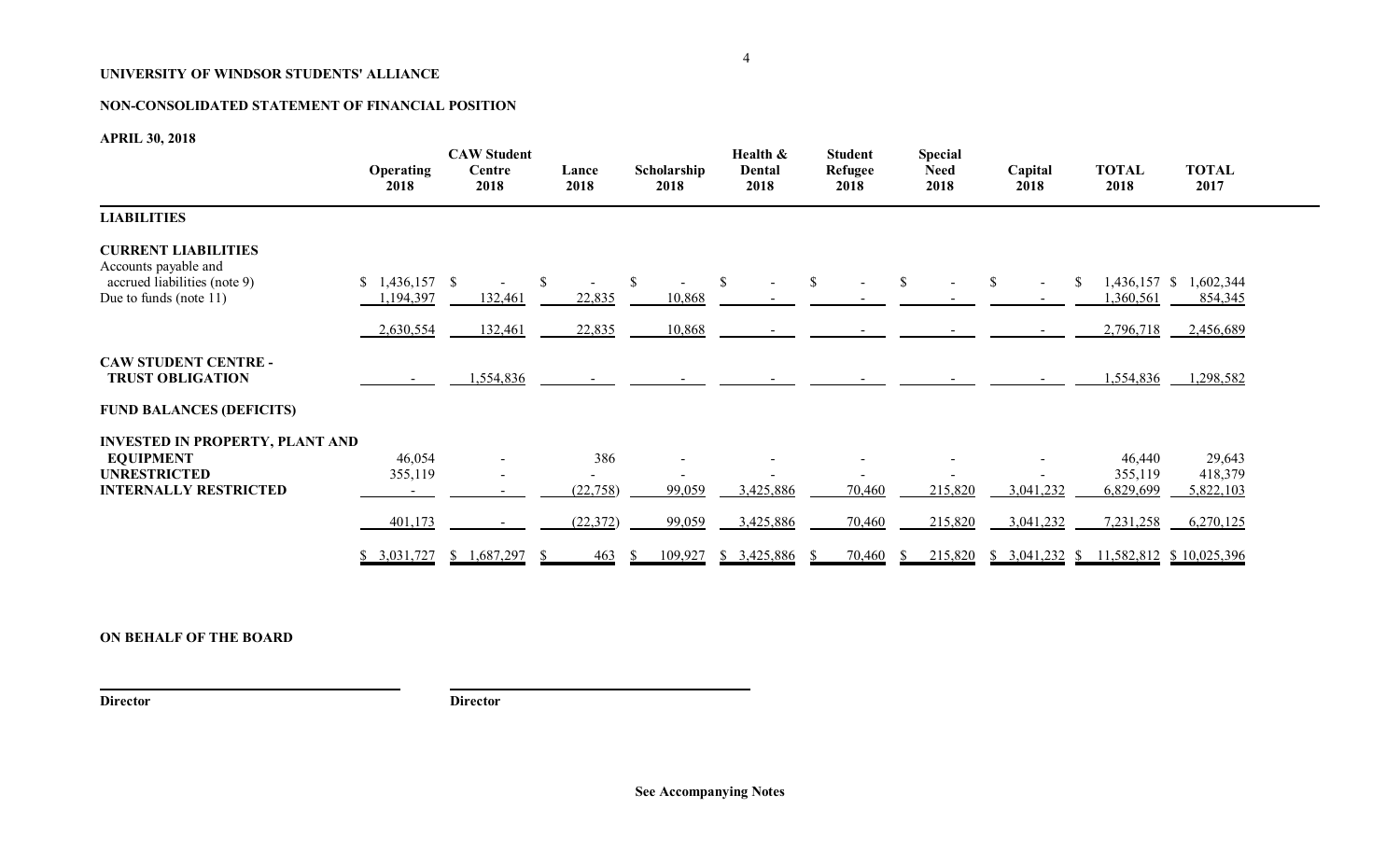# **NON-CONSOLIDATED STATEMENT OF CASH FLOWS**

| TEAN ENDED AT NIE 50, 2010                  | 2018                | 2017        |
|---------------------------------------------|---------------------|-------------|
| <b>CASH FLOWS FROM OPERATING ACTIVITIES</b> |                     |             |
| Cash receipts from customers and members    | \$<br>4,469,980 \$  | 4,879,199   |
| Cash paid to suppliers and employees        | (3,756,531)         | (5,050,297) |
|                                             | 713,449             | (171,098)   |
| <b>CASH FLOWS FROM INVESTING ACTIVITIES</b> |                     |             |
| Purchase of property, plant and equipment   | (63, 870)           | (12, 827)   |
| Loan advance to Uniwin Student Pub Inc.     | (88, 447)           | (750)       |
| Sale (purchase) of investments              | (771,063)           | 527,715     |
| Investment income                           | 318,147             | 103,884     |
|                                             | (605, 233)          | 618,022     |
| <b>INCREASE IN CASH POSITION</b>            | 108,216             | 446,924     |
| <b>CASH POSITION, BEGINNING</b>             | 2.696.584           | 2,249,660   |
| <b>CASH POSITION, ENDING</b>                | 2,804,800<br>S<br>S | 2,696,584   |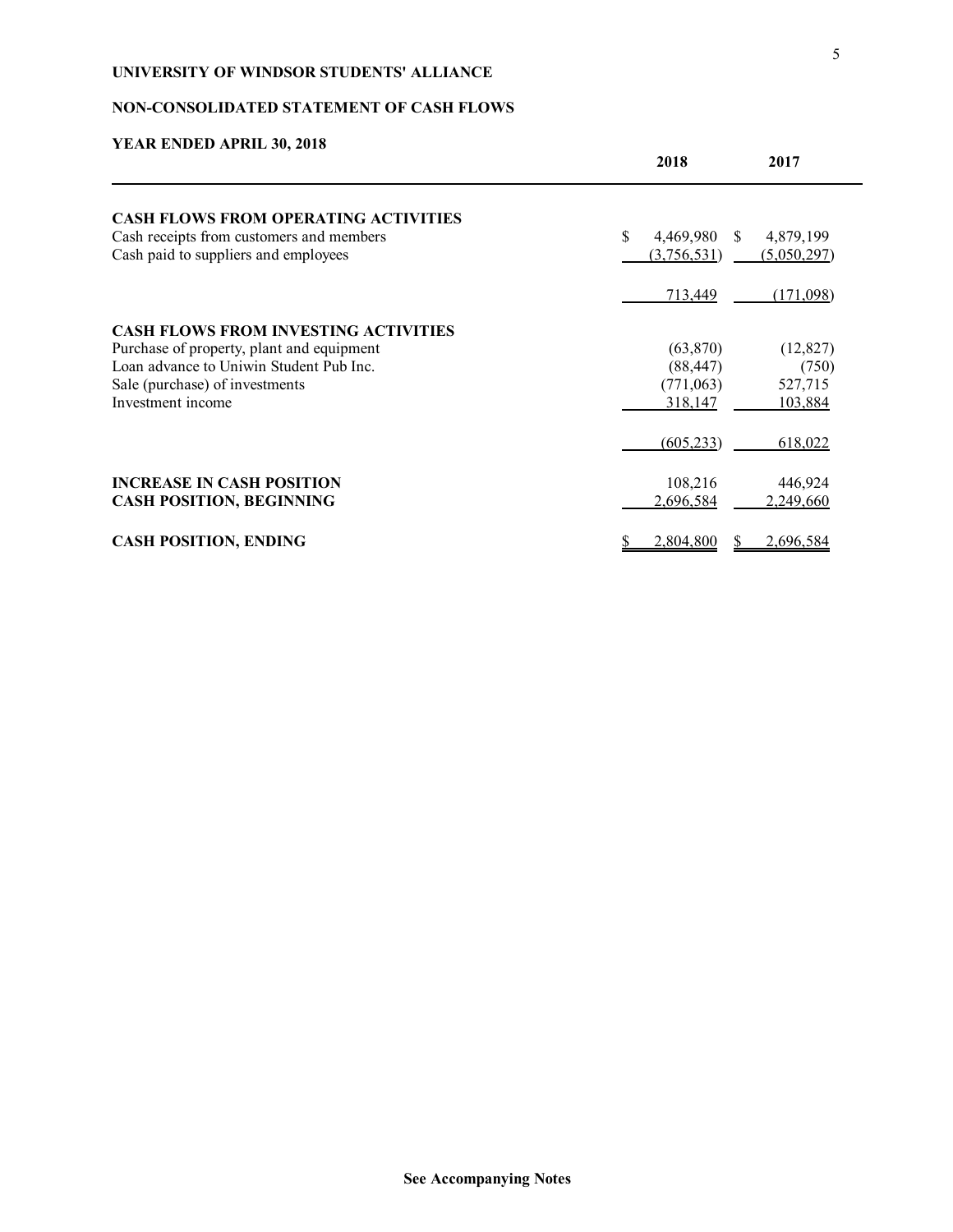## **NOTES TO NON-CONSOLIDATED FINANCIAL STATEMENTS**

### **APRIL 30, 2018**

## **1. NATURE OF ACTIVITIES**

The University of Windsor Students' Alliance (UWSA) was incorporated on May 25, 1970 under the Corporations Act (Ontario). The organization's mission is to enhance student life through advocacy, representation and services. The organization is exempt from income taxes under Section 149(1)(l) of the Income Tax Act of Canada.

## **2. SIGNIFICANT ACCOUNTING POLICIES**

## **BASIS OF PRESENTATION**

The non-consolidated financial statements are prepared in accordance with Canadian accounting standards for notfor-profit organizations and include the following significant accounting policies:

#### **IMPAIRMENT OF LONG-LIVED ASSETS**

Long-lived assets are tested for recoverability whenever events or changes in circumstances indicate that their carrying amounts may not be recoverable. An impairment loss is recognized when their carrying value exceeds the total undiscounted cash flows expected from their use and eventual disposition. The amount of the impairment loss is determined as the excess of the carrying value of the asset over its fair value.

## **INVESTMENT IN UNIWIN STUDENT PUB INC.**

The UWSA owns 100% of the outstanding shares of Uniwin Student Pub Inc. Uniwin Student Pub Inc. is a profit oriented enterprise that operates a cafe in the university campus. The investment in Uniwin Student Pub Inc. is recorded using the equity method (see note 6) and has not been consolidated in the University of Windsor Students' Alliance financial statements. Financial Statements for Uniwin Student Pub Inc. are available on request (note 7).

## **PROPERTY, PLANT AND EQUIPMENT**

Property, plant and equipment consist of furniture and fixtures, equipment, and computer, software and electronics and are carried at cost less accumulated amortization. Contributed property, plant and equipment are recorded at fair value at the date of contribution. Amortization is calculated over the estimated service lives of the assets, which are as follows:

> Furniture and fixtures 20% declining balance Equipment 20% declining balance Computer, software and electronics 50% year 1, 25% years 2 and 3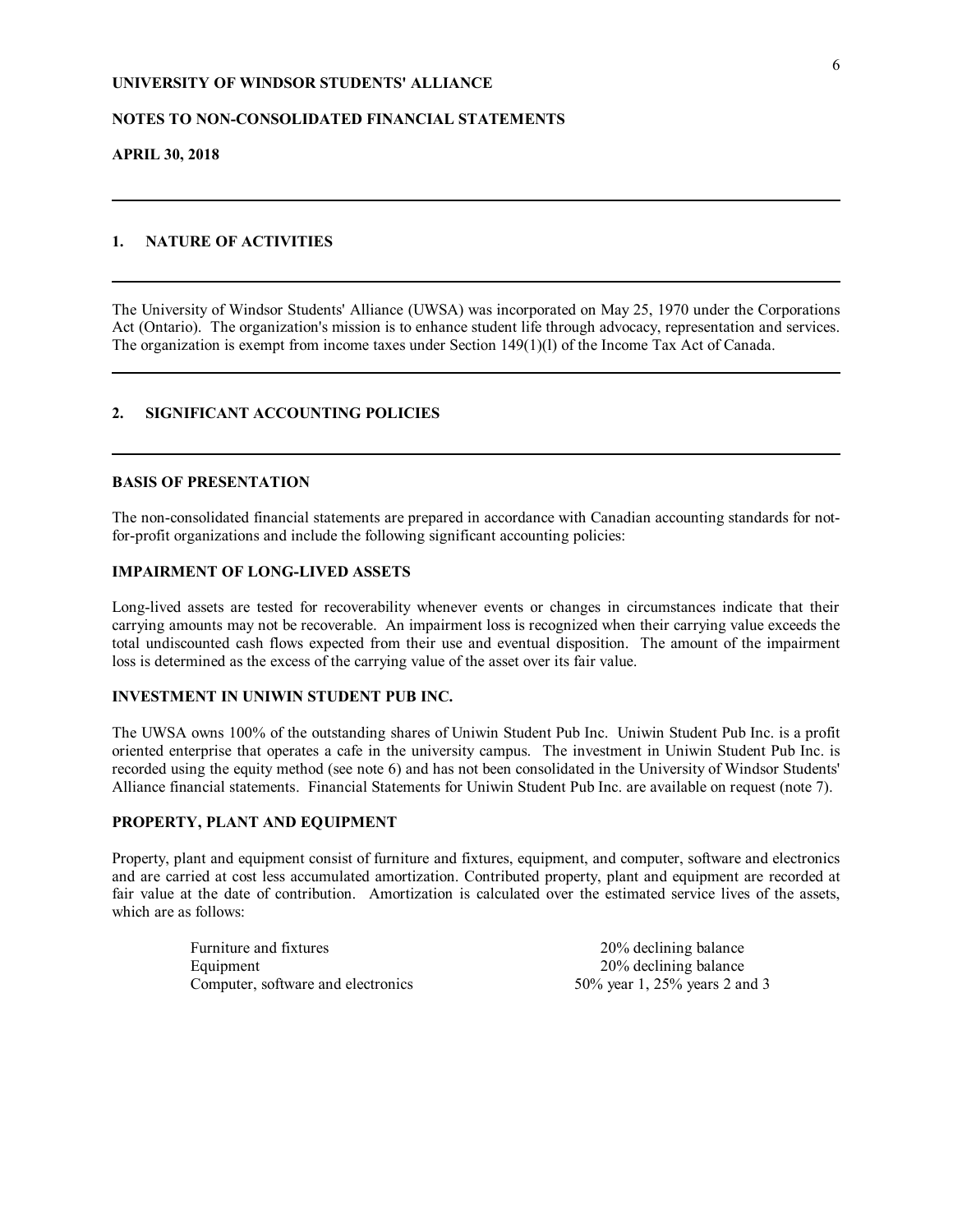## **NOTES TO NON-CONSOLIDATED FINANCIAL STATEMENTS**

**APRIL 30, 2018**

### **2. SIGNIFICANT ACCOUNTING POLICIES - continued**

### **FUND ACCOUNTING**

## *Operating Fund*

Revenue and expenses related to program delivery and administrative activities are reported in the operating fund.

### *CAW Student Centre Fund*

The CAW Student Centre fund is a restricted fund established to track activity with the CAW Student Centre which is owned by the University of Windsor and is managed by the UWSA under a management agreement signed April 30, 2015 that expires April 29, 2020. Under the terms of this agreement, the organization has agreed to manage the operations of the CAW Student Centre, and to ensure that sufficient reserves are available for future capital expenditures and other ongoing obligations, as well as to hold certain assets and liabilities arising from those operations in trust for the University of Windsor. The agreement requires that a reserve for capital expenditures and future operating deficits be established at a minimum of \$500,000. Decisions that will reduce the fund below this threshold require approval of two-thirds of the voting members of the Policy Management Board. The agreement set a contribution target of 7% of the previous year's revenue with a required minimum contribution of \$50,000 annually. The agreement requires any annual surplus be credited towards the reserve fund until the balance of the reserve reaches one year's budget.

#### *Lance Fund*

Effective July 30, 2001, the Lance newspaper joined the University of Windsor Students' Alliance as a constituent wholly owned division. The organization has agreed to allow the Lance complete and unfettered content freedom, however, the organization will provide financial and other services to the Lance on a cost-free basis. These services include, but are not limited to the following: bookkeeping, financial administration, insurance, capital loans, professional fees, and other administrative services from time to time that may be required. It is the intent of the agreement that if the Lance has profit from its operations, that this profit will be used for continued and further Lance operations, or on capital improvements to the Lance as may be determined by the Lance.

### *Scholarship Fund*

The scholarship fund was established in 1996 for the purpose of awarding scholarships of up to \$10,000 annually commencing with the 1997 academic year. At the outset of the program, \$100,000 was invested in a reserve to fund these scholarships. The fund is invested in cash and marketable securities which are carried at fair market value. During the year, a transfer of \$10,850 (2017, \$4,150) to the Operating Fund was approved.

#### *Health and Dental Fund*

The Health and Dental fund was established by the members of the UWSA through the passage of a referendum to provide Health and Dental insurance coverage to the members of the organization. The UWSA collects mandatory fees from each full-time undergraduate student and then offers these students an opportunity to opt out of the program. In 2015, students were offered an opportunity to opt out early before the payment was due. In 2003, the UWSA began to self-insure the drug and dental components of the plan. All annual deficits and surpluses are invested in the Health and Dental reserve. The reserve is invested in cash and marketable securities which are carried at fair market value.

#### *Student Refugee Fund*

The student refugee fund was established in 2002 for the investment of refugee student plan surpluses.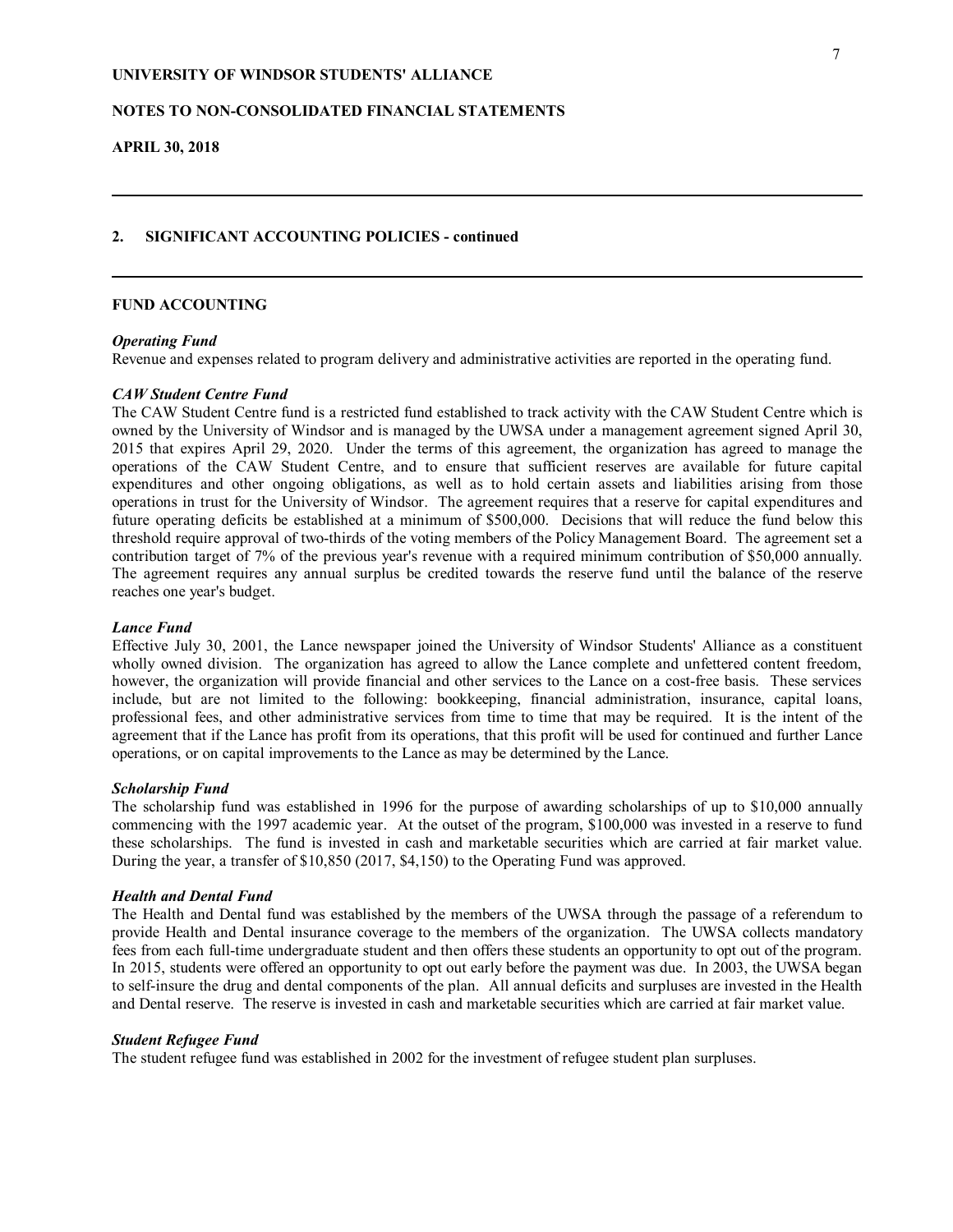## **NOTES TO NON-CONSOLIDATED FINANCIAL STATEMENTS**

**APRIL 30, 2018**

# **2. SIGNIFICANT ACCOUNTING POLICIES - continued**

## **FUND ACCOUNTING - continued**

### *Special Need Fund*

The special need fund was established to maintain surplus funds for the specific use by the Student Needs Access Coalition and the Wheelchair Accessibility Coalition. The coalitions provide services to benefit students with special needs and challenges.

### *Capital Expenditure Fund*

The Capital fund collects student fees for use towards large capital projects as approved by the board or by referendum. Surpluses beyond the eleven year commitment that ended in 2010 remain with the Capital Expenditure Fund, for the restricted purposes of assisting with other capital costs relating to the CAW Student Centre renovations and future capital projects.

## **REVENUE RECOGNITION**

The organization follows the restricted fund method of accounting for contributions. Restricted contributions related to general operations are recognized as revenue of the operating fund in the year in which the related expenses are incurred. All other restricted contributions are recognized as revenue of the appropriate restricted fund. Unrestricted contributions and revenue are recognized as revenue of the appropriate fund when persuasive evidence of an arrangement exists, delivery has occurred, the price to the buyer is fixed or determinable and collection is reasonably assured.

## **CASH HELD FOR STUDENT ORGANIZATIONS**

The organization holds cash in trust on behalf of various student organizations. Funds are deposited with the organization and then withdrawn when they are needed. The amounts remaining at year end relate to the balance of cash held with the organization and are included in accounts payable and accrued liabilities. At year end, total cash held on behalf of student associations was \$487,674 (2017, \$622,882) and total cash held on behalf of student clubs was \$175,279 (2017, \$149,019).

## **USE OF ACCOUNTING ESTIMATES**

The preparation of non-consolidated financial statements in conformity with Canadian accounting standards for notfor-profit organizations requires management to make estimates and assumptions that effect the reported amounts of assets and liabilities and disclosures of contingent assets and liabilities at the date of the non-consolidated financial statements and the reported amounts of revenues and expenses during the reporting period. Significant areas requiring the use of managements' estimates include the allowance for doubtful accounts, allocation of student fee revenue and health plan premium accruals. Actual results could differ from these estimates.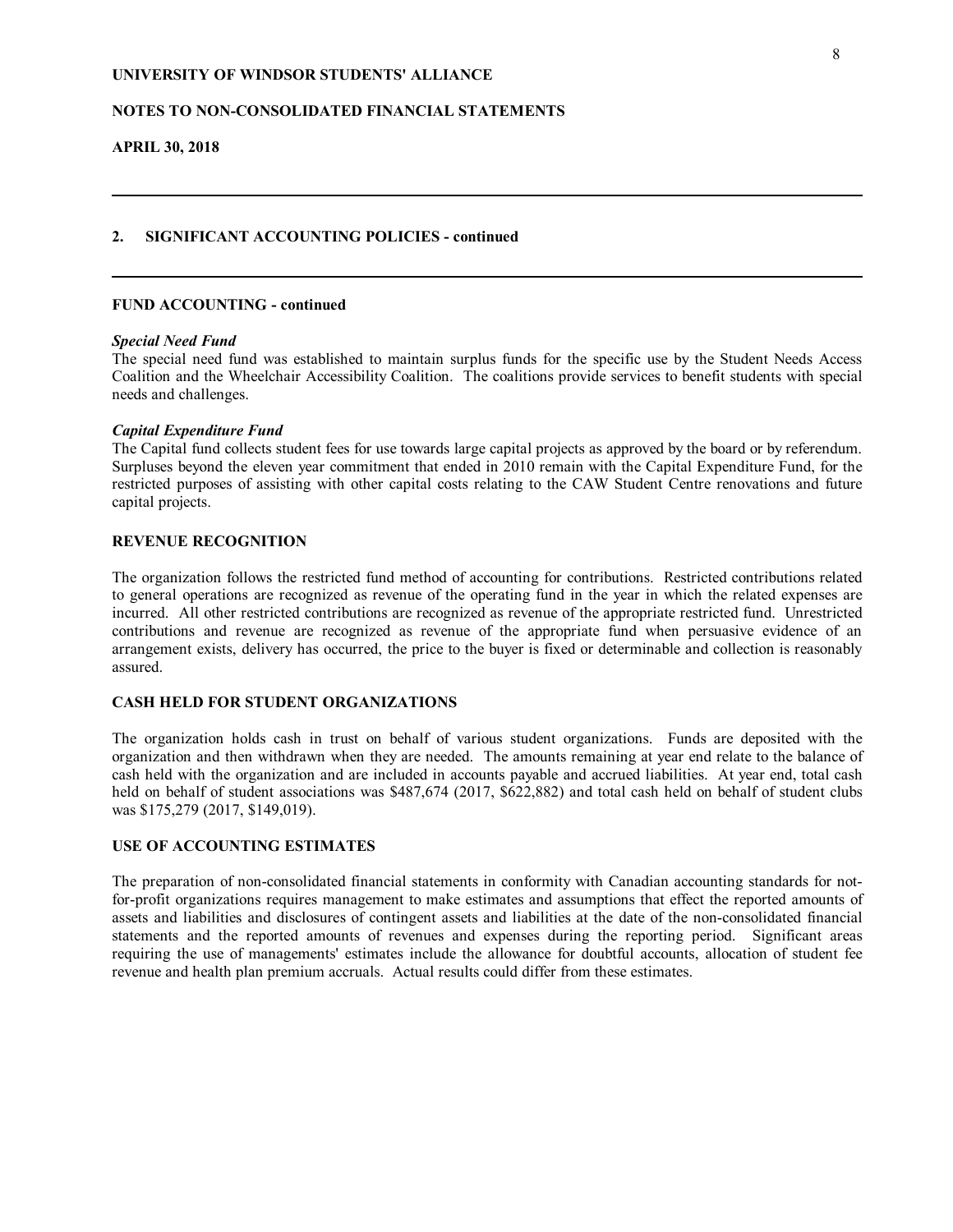## **NOTES TO NON-CONSOLIDATED FINANCIAL STATEMENTS**

**APRIL 30, 2018**

## **2. SIGNIFICANT ACCOUNTING POLICIES - continued**

## **FINANCIAL INSTRUMENTS**

### **Measurement of financial instruments**

Financial instruments are financial assets or liabilities of the organization where, in general, the organization has the right to receive cash or another financial asset from another party or the organization has the obligation to pay another party cash or other financial assets.

The organization initially measures its financial assets and liabilities at fair value, except for certain non-arm's length transactions that are measured at the exchange amount, which is the amount agreed upon by the related parties.

The organization subsequently measures all its financial assets and financial liabilities at amortized cost except investments and CAW Student Centre - assets held in trust.

Financial assets measured at amortized cost include cash, accounts receivable and due from funds.

The organization's financial assets measured at fair value include investments and CAW Student Centre - assets held in trust.

Financial liabilities measured at amortized cost include accounts payable and accrued liabilities, CAW Student Centre - trust obligation and due to funds.

#### **Impairment**

Financial assets measured at cost or amortized cost are tested for impairment when there are indicators of possible impairment. When a significant adverse change has occurred during the period in the expected timing or amount of future cash flows from the financial asset or group of assets, a write down is recognized in net income. The write down reflects the difference between the carrying amount and the higher of:

- The present value of the cash flows expected to be generated by the asset or group of assets;

- The amount that could be realized by selling the asset or asset group; or
- The net realizable value of any collateral held to secure repayment of the asset or group of assets.

When events occurring after the impairment confirm that a reversal is necessary, the reversal is recognized up to the amount of the previously recognized impairment.

#### **Transaction costs**

Transaction costs and financing fees are expensed as incurred for financial instruments measured at fair value and capitalized and amortized over the expected life of the instrument using the straight line method for financial instruments that are subsequently measured at cost or amortized cost.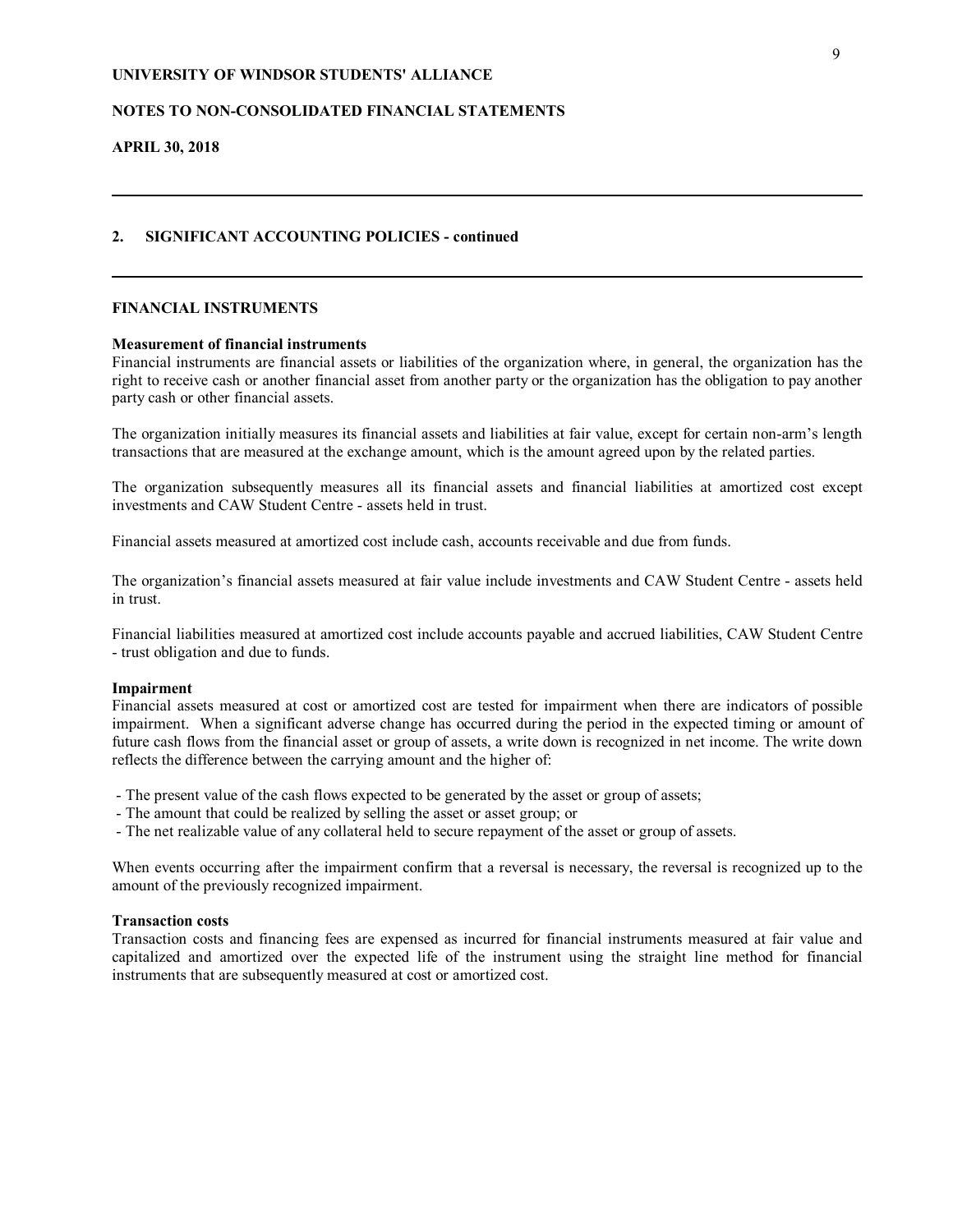## **NOTES TO NON-CONSOLIDATED FINANCIAL STATEMENTS**

**APRIL 30, 2018**

| 3. HEALTH & DENTAL FUND | 2018 | 2017 |
|-------------------------|------|------|
|                         |      |      |

All full-time University of Windsor students are required to pay student fees to the Health and Dental Plans as part of base student fees. Students have an option to apply to opt out of these plans if they can prove they are insured elsewhere.

| $\overline{4}$ .<br><b>U PASS</b>  | 2018          | 2017                              |
|------------------------------------|---------------|-----------------------------------|
| Opt out percentage of student fees | 20.2          | 21.3                              |
| Net student fees                   | 2,046,826     | \$1,864,316                       |
| Gross student fees<br>Net opt outs | \$<br>517,064 | 2,563,890 \$ 2,367,563<br>503,247 |

All full-time University of Windsor students are required to pay student fees for the University of Windsor Bus Pass (U Pass) as part of base student fees. Students have an option to apply to opt out of this pass if they can prove they live outside the area serviced by Transit Windsor, can obtain bus passes through other programs and are authorized to opt out at the discretion of the UWSA. The UWSA then remits the fees to Transit Windsor and receives commission income of 1.75%.

| Gross student fees                       | \$<br>1,450,680 | 1,474,535 |
|------------------------------------------|-----------------|-----------|
| Net opt outs                             | 84,018          | 235,422   |
| Net student fees                         | 1,366,662       | 1,239,113 |
| Transit Windsor expense                  | 1,360,134       | 1,232,478 |
| Bad debts                                | 6,528           | 6,635     |
| Net U Pass                               |                 |           |
| Opt out percentage of gross student fees | 130             | 16.0      |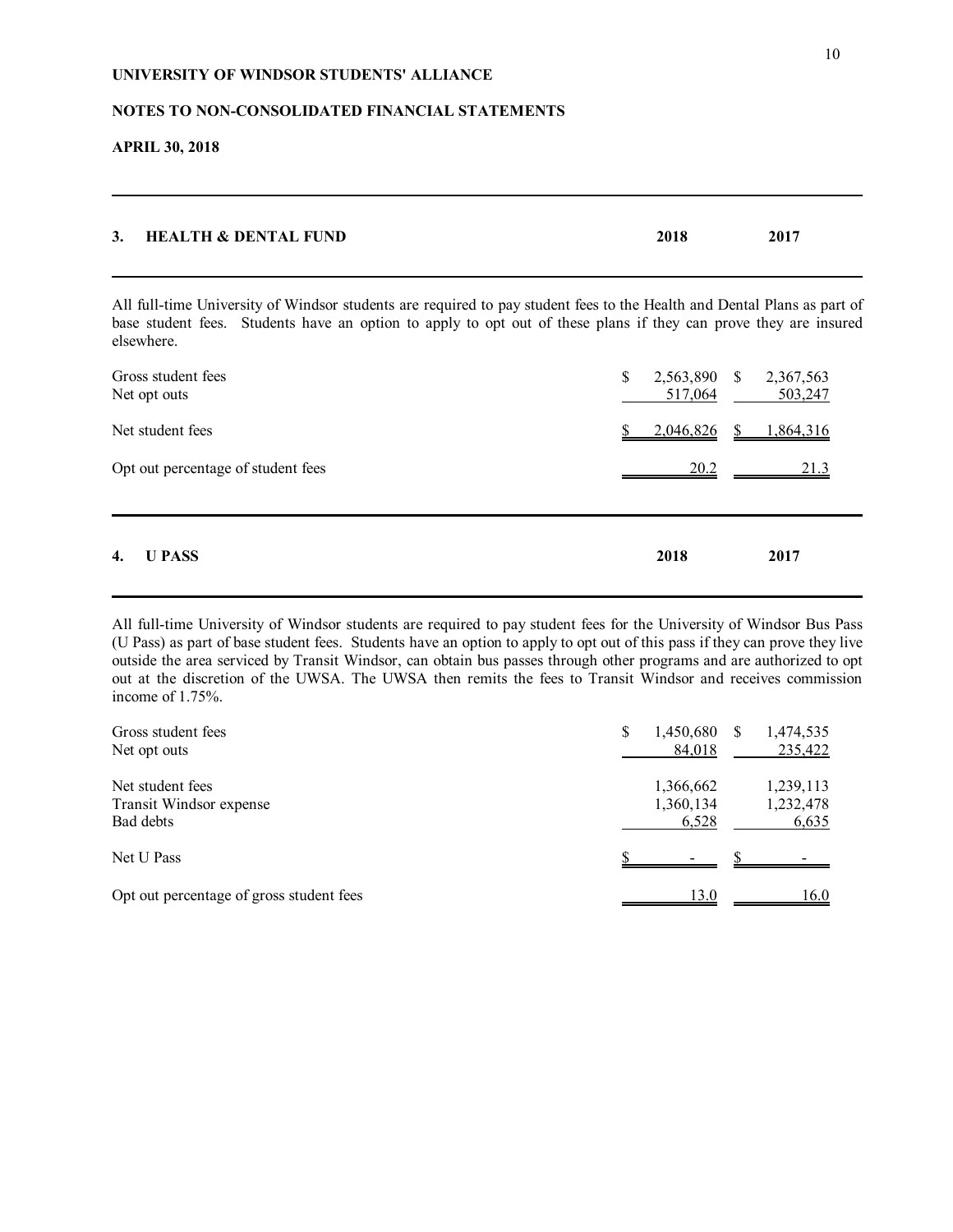# **NOTES TO NON-CONSOLIDATED FINANCIAL STATEMENTS**

**APRIL 30, 2018**

| <b>INVESTMENTS</b><br>5.                                                                                                                                                             | 2018                                                        | 2017                                                            |
|--------------------------------------------------------------------------------------------------------------------------------------------------------------------------------------|-------------------------------------------------------------|-----------------------------------------------------------------|
| The financial statements reflect investments at fair value. The book values of the following assets are as follows:                                                                  |                                                             |                                                                 |
| Operating Fund - Investments<br>CAW Student Centre Fund - Assets held in trust<br>Scholarship Fund - Investments<br>Health & Dental fund - Investments<br>Capital Fund - Investments | \$<br>1,365<br>770,338<br>110,789<br>2,760,416<br>2,616,187 | \$<br>1,360<br>828,390<br>110,810<br>2,498,208<br>2,049,264     |
|                                                                                                                                                                                      | 6,259,095<br>S                                              | 5,488,032<br>\$                                                 |
| Investments at fair value are comprised of the following:                                                                                                                            |                                                             |                                                                 |
| Cash and cash equivalents<br>Equities<br>Fixed income                                                                                                                                | \$<br>123,516<br>2,921,966<br>3,238,958                     | \$<br>495,500<br>2,413,208<br>2,826,516                         |
| Investment income is comprised of the following:                                                                                                                                     | 6,284,440                                                   | 5,735,224<br>S.                                                 |
| Dividends and interest<br>Realized gains (losses)<br>Management fees<br>Foreign exchange losses<br>Investment income                                                                 | \$<br>252,179<br>113,976<br>(55,078)<br>7,070<br>318,147    | <sup>\$</sup><br>151,605<br>4,554<br>(52, 275)<br>103,884<br>S. |
|                                                                                                                                                                                      |                                                             |                                                                 |
| <b>LONG TERM INVESTMENT UNIWIN</b><br>6.                                                                                                                                             | 2018                                                        | 2017                                                            |
| Class A shares<br>Advances<br>Less allowance for doubtful advances                                                                                                                   | \$<br>50<br>1,170,272<br>(1,167,709)                        | \$.<br>50<br>1,076,315<br>(1,076,341)                           |
|                                                                                                                                                                                      | 2,613                                                       | 24                                                              |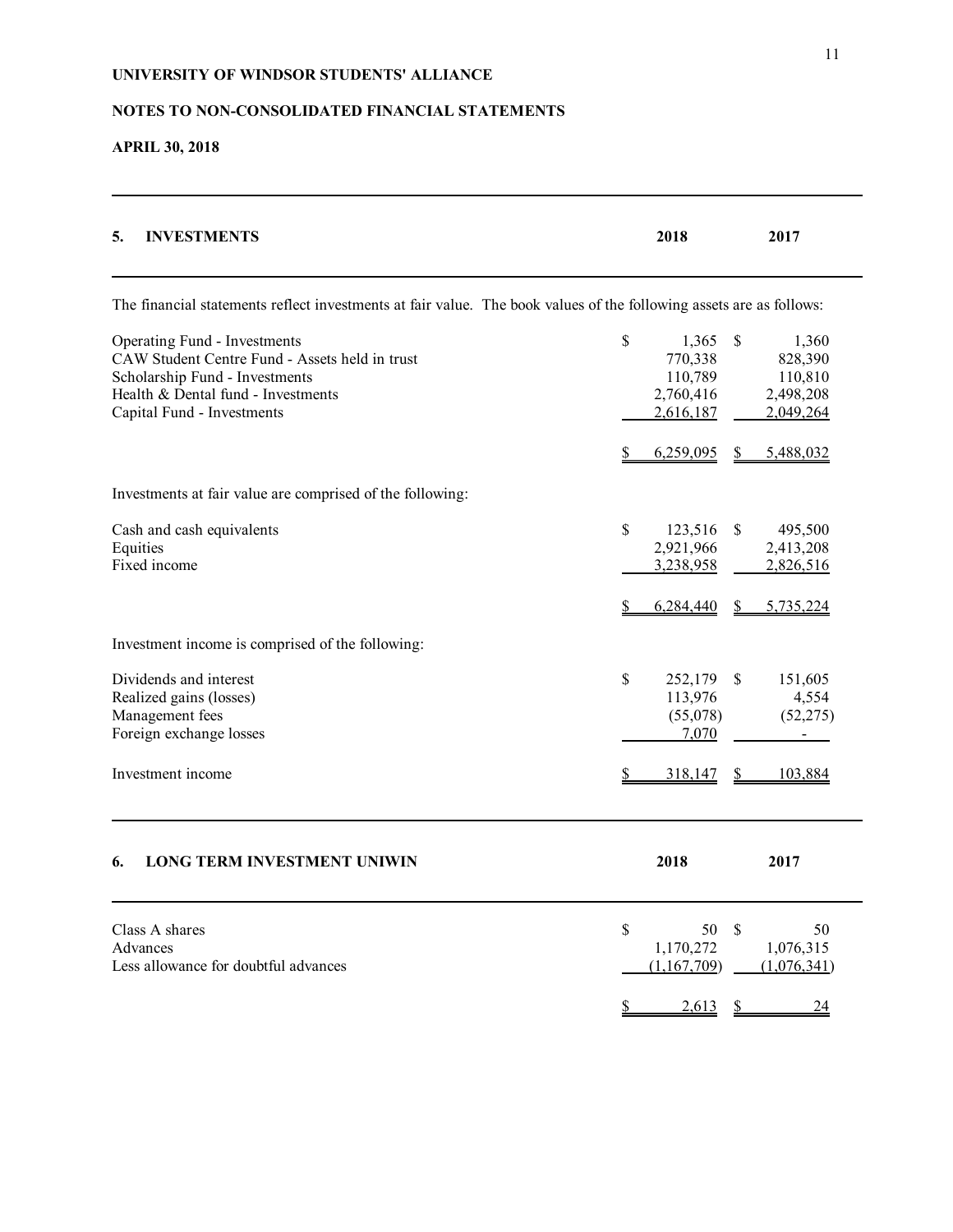# **NOTES TO NON-CONSOLIDATED FINANCIAL STATEMENTS**

# **APRIL 30, 2018**

| 7.<br><b>OPERATING RESULTS OF UNIWIN STUDENT PUB INC.</b>                                          |                                    | 2018 | 2017                               |                                  |    |                          |
|----------------------------------------------------------------------------------------------------|------------------------------------|------|------------------------------------|----------------------------------|----|--------------------------|
| <b>Financial Position</b><br>Total assets                                                          |                                    |      |                                    | 6,625                            | S. | 512                      |
| Total liabilities<br>Shareholders deficiency                                                       |                                    |      |                                    | 1,174,796<br>(1,168,171)         |    | 1,082,825<br>(1,082,313) |
| Total liabilities and shareholders' deficiency                                                     |                                    |      |                                    | 6,625                            | \$ | <u>512</u>               |
| <b>Results of Operations</b><br>Total revenues<br>Total cost of goods sold<br>Total expenses       |                                    |      |                                    | \$<br>38,570<br>41,093<br>83,335 | \$ | 2,355                    |
| Net loss                                                                                           |                                    |      |                                    | (85, 858)                        | \$ | (2,355)                  |
| <b>Cash flows</b><br>Cash used in operations<br>Cash from financing activities                     |                                    |      |                                    | \$<br>$(82, 434)$ \$<br>88,447   |    | (2,355)<br>750           |
| Net change in cash                                                                                 |                                    |      |                                    | 6,013                            | S. | (1,605)                  |
| 8.<br>PROPERTY, PLANT AND EQUIPMENT                                                                |                                    |      |                                    | 2018                             |    | 2017                     |
|                                                                                                    | Cost                               |      | Accumulated<br><b>Amortization</b> | <b>Net</b>                       |    | <b>Net</b>               |
| <b>OPERATING FUND</b><br>Furniture and fixtures<br>Equipment<br>Computer, software and electronics | \$<br>316,106<br>48,629<br>109,584 | \$   | 291,547<br>32,148<br>104,570       | \$<br>24,559<br>16,481<br>5,014  | \$ | 9,591<br>8,394<br>11,175 |
|                                                                                                    | 474,319                            |      | 428,265                            | 46,054                           |    | 29,160                   |
| <b>CAW STUDENT CENTRE</b><br>Furniture and fixtures<br>Computer, software and electronics          | 278,775<br>115,152                 |      | 230,232<br>114,357                 | 48,543<br>795                    |    | 27,996<br>870            |

|                                                    | 393.927 | 344,589 | 49.338 | 28,866 |
|----------------------------------------------------|---------|---------|--------|--------|
| <b>LANCE</b><br>Computer, software and electronics | 28,605  | 28.219  | 386    | 483    |
|                                                    | 896,851 | 801,073 | 95,778 | 58,509 |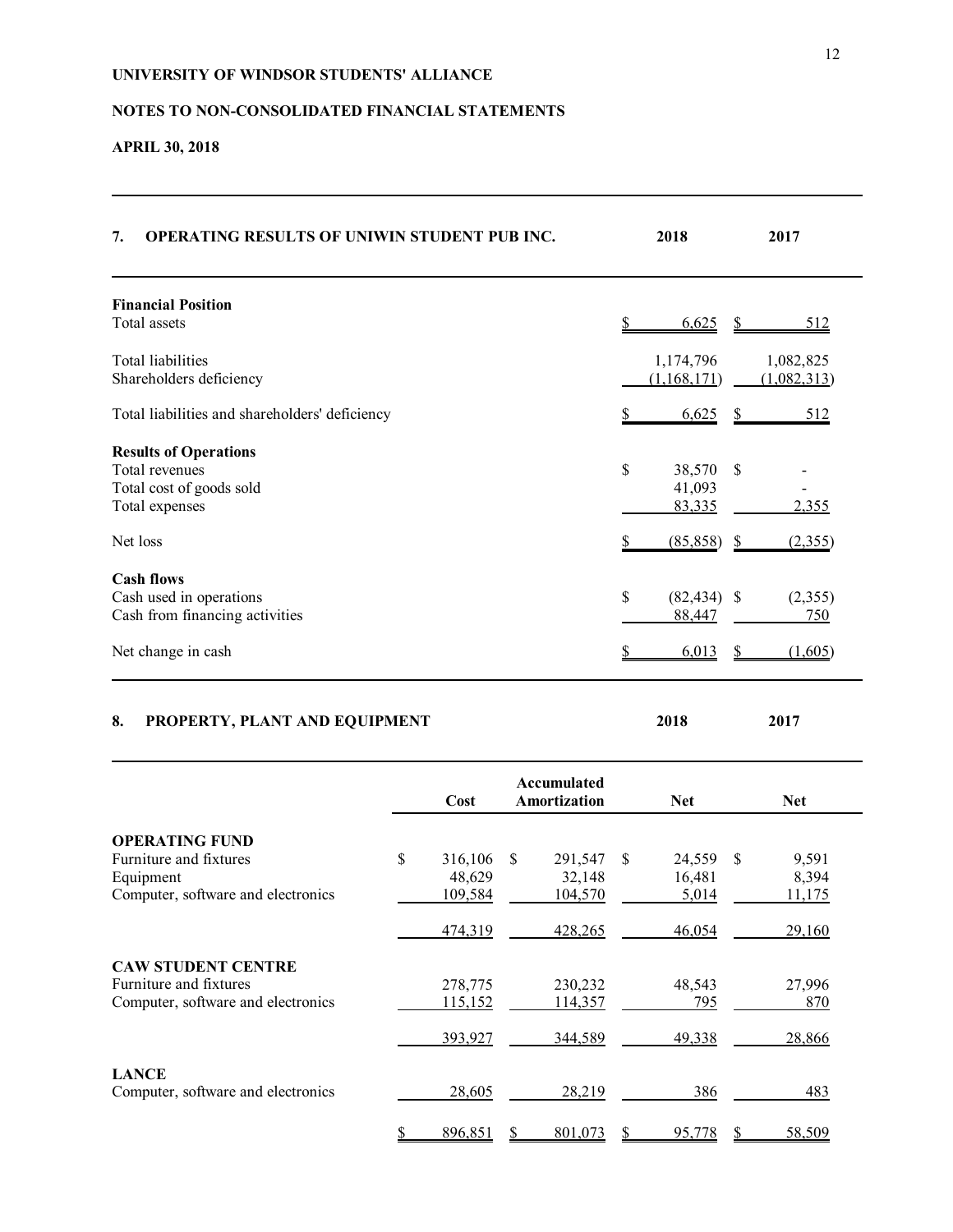## **NOTES TO NON-CONSOLIDATED FINANCIAL STATEMENTS**

**APRIL 30, 2018**

| 9.<br><b>GOVERNMENT REMITTANCES PAYABLE</b>                                                      | 2018                                       | 2017                           |
|--------------------------------------------------------------------------------------------------|--------------------------------------------|--------------------------------|
| The accounts payable and accrued liabilities include the following government remittances owing: |                                            |                                |
| EHT payable<br>HST payable<br>Payroll taxes payable<br>WSIB payable                              | \$<br>$4,096$ \$<br>2,624<br>11,081<br>310 | 3,558<br>8,024<br>8,698<br>264 |
|                                                                                                  | 18,111                                     | 20.544                         |

## **10. LINE OF CREDIT**

The organization has available a \$500,000 line of credit of which \$26 (2017, \$76) is outstanding at year end. The line of credit incurs interest at prime rate, is subject to margining and is secured by investments held by the organization.

# **11. DUE TO (FROM) FUNDS**

Advances to (from) funds are unsecured, payable on demand and non-interest bearing.

## **12. ALLOCATED EXPENSES**

There are no fundraising costs for this organization. General support expenses consist primarily of administrative costs and administrative salaries and benefits. Internally these costs are allocated to various departments based on budgeting and the discretion of management and the board of directors. These financial statements reflect administrative costs as income of the Operating fund of \$41,650 (2017, \$37,525) and expense of Health and Dental of \$31,650 (2017, \$27,525) and CAW Student Centre \$10,000 (2017, \$10,000). Salaries and benefits are allocated as \$497,939 (2017, \$450,778) to Operating, \$238,825 (2017, \$250,226) to the CAW Student Centre and \$42,803 (2017, \$29,789) to the Lance.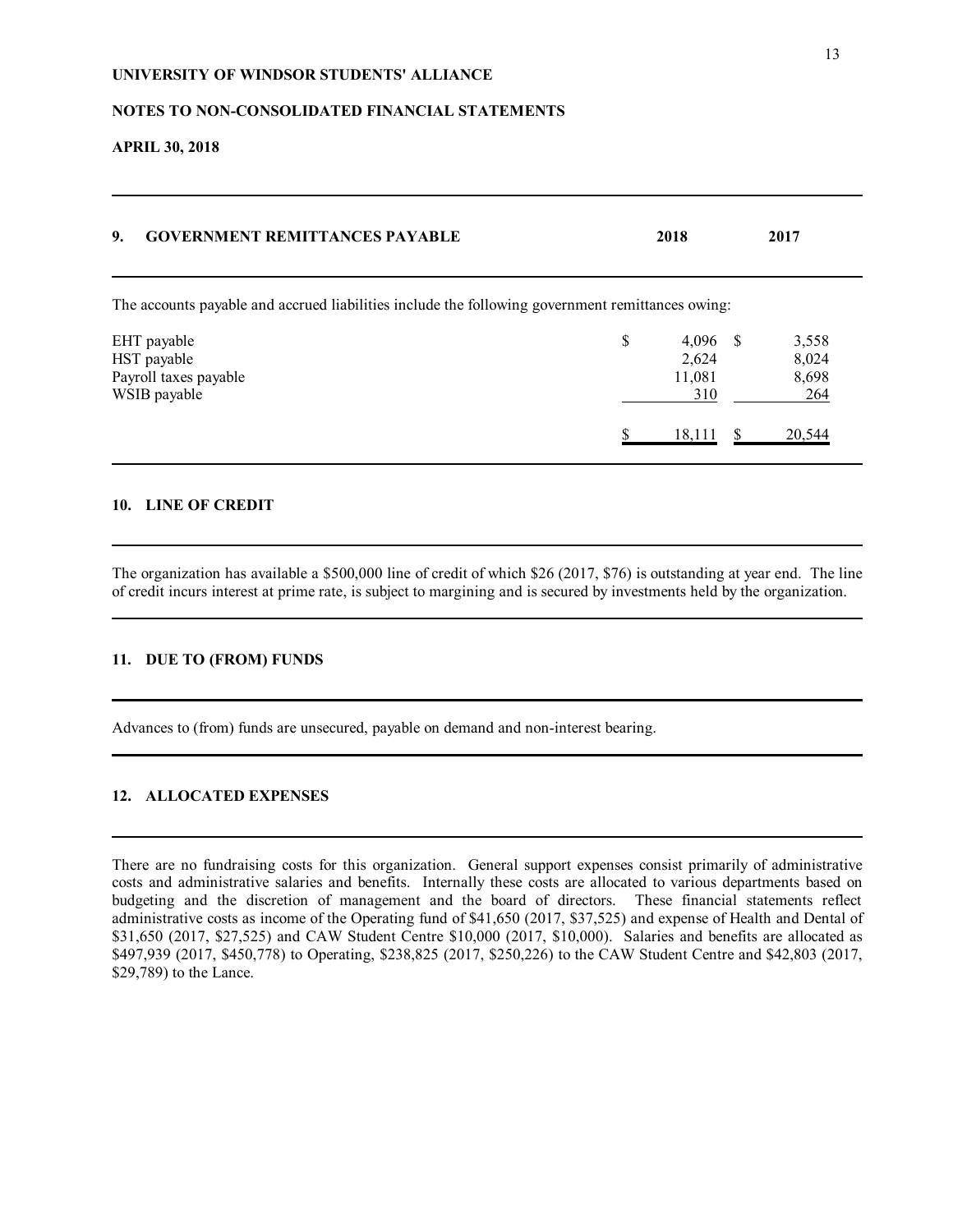## **NOTES TO NON-CONSOLIDATED FINANCIAL STATEMENTS**

**APRIL 30, 2018**

# **13. FINANCIAL INSTRUMENTS**

The main risks the organization's financial instruments are exposed to are credit risk, interest rate risk, liquidity risk and market risk.

## **Credit risk**

The organization is exposed to credit risk on the accounts receivable from its customers. As at April 30, 2018 approximately 95% (2017, 93%) of the trade accounts receivable balance are owed from one customer (2017, one customer). The organization anticipates receiving payment in full from its customers.

### **Interest rate risk**

Some of the investments bear interest at a fixed rate of interest, and as such is subject to interest rate price risk resulting from changes in fair value from market fluctuations in interest rates. The line of credit bears interest at a floating rate based on bank prime rate, and as such, is subject to interest rate cash flow risk resulting from market fluctuations in interest rates. The organization does not use derivative financial instruments to alter the effects of the risk.

### **Liquidity risk**

Liquidity risk relates to the risk the organization will encounter difficulty in meeting its obligations associated with financial liabilities. The financial liabilities on its balance sheet consist of accounts payable and accrued liabilities, CAW Student Centre - trust obligation and due to funds. Management closely monitors cash flow requirements to ensure that it has sufficient cash on demand to meet operational and financial obligations.

#### **Market risk (price risk)**

Market risk is the risk that changes in market prices and interest rates will affect the organization's net earnings or the value of financial instruments. These risks are generally outside the control of the organization. The objective of the organization is to mitigate market risk exposures within acceptable limits, while maximizing returns. The organization's investments in publicly traded securities expose the organization to market risk as such investments are subject to price changes in the open market. The organization does not use derivative financial instruments to alter the effects of the risk.

## **14. COMPARATIVE FIGURES**

The presentation of certain accounts of the previous year has been changed to conform with the presentation adopted for the current year.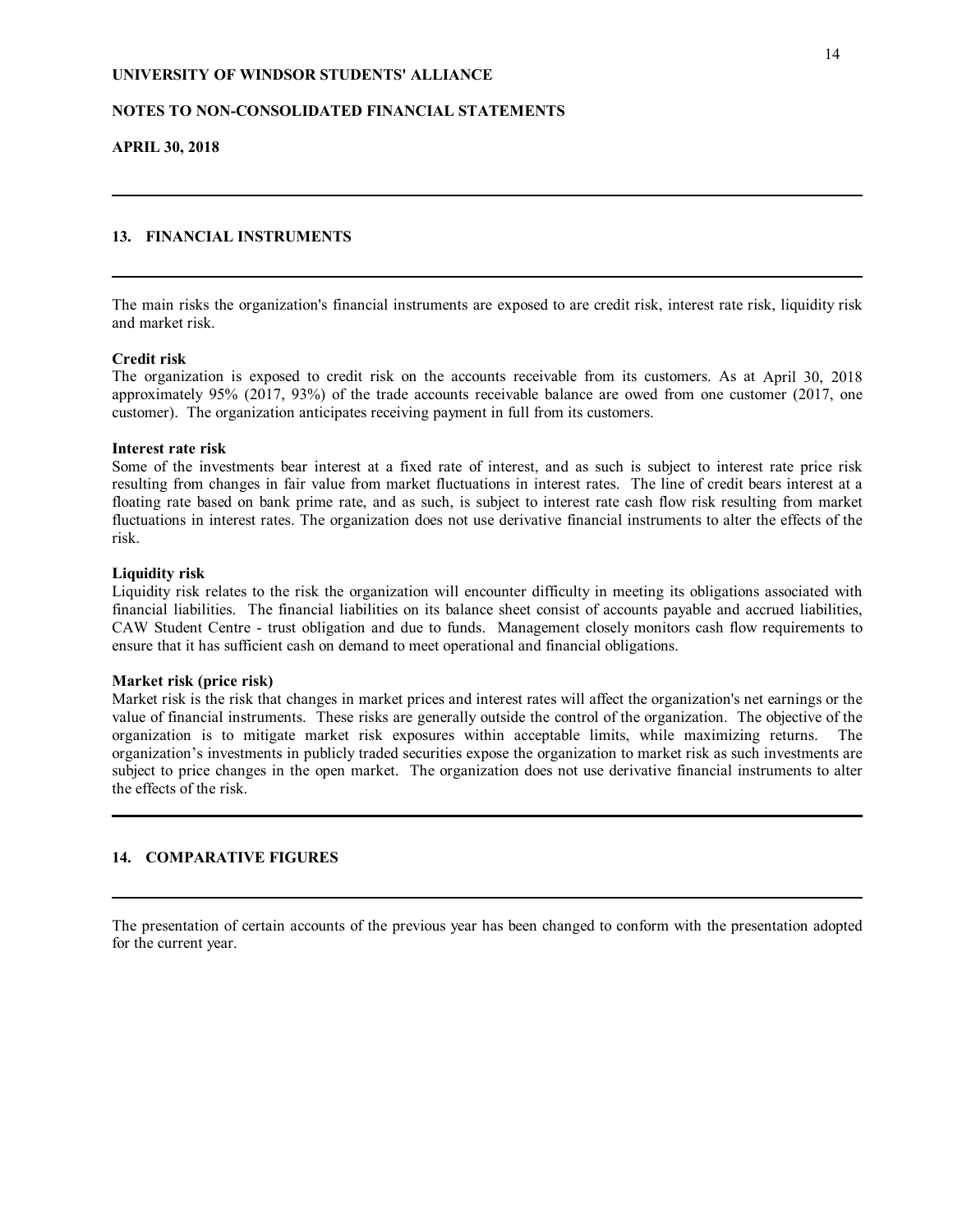# **SUPPLEMENTARY FINANCIAL INFORMATION CENTRAL ADMINISTRATION PROGRAM - OPERATING FUND**

|                                   | <b>Budget</b><br>2018          | <b>Actual</b><br>2018 | <b>Actual</b><br>2017 |
|-----------------------------------|--------------------------------|-----------------------|-----------------------|
| <b>REVENUE</b>                    |                                |                       |                       |
| Student fees                      | \$<br>641,619<br><sup>\$</sup> | 649,131               | \$<br>652,858         |
| Rent                              | 100,740                        | 89,610                | 100,893               |
| Other revenue                     | 50,187                         | 47,278                | 49,063                |
| Investment income                 | 14,000                         | 33,600                | 14,703                |
| Sales and advertising             | 75                             | 26                    | 36                    |
| Uniwin Student Pub Inc. loss      |                                | (85, 858)             | (2,355)               |
|                                   | 806,621                        | 733,787               | 815,198               |
| <b>EXPENSES</b>                   |                                |                       |                       |
| Advertising and promotion         | 5,855                          | 5,261                 | 4,547                 |
| Amortization                      | 15,000                         | 16,662                | 18,176                |
| Bad debts                         | 2,847                          | 2,927                 | 2,938                 |
| Conferences, training and travel  | 14,500                         | 13,618                | 5,485                 |
| General insurance                 | 39,000                         | 37,533                | 37,782                |
| Miscellaneous expense             | 18,628                         | 2,412                 | 8,184                 |
| Office and equipment              | 23,185                         | 18,309                | 19,665                |
| Professional fees                 | 43,000                         | 64,119                | 74,223                |
| Programming supplies and expenses | 13,000                         | 15,507                | 16,891                |
| Salaries and benefits             | 230,413                        | 279,491               | 220,303               |
| Telephone, utilities and taxes    | 8,044                          | 7,494                 | 7,944                 |
|                                   | 413,472                        | 463,333               | 416,138               |
| <b>REVENUE OVER EXPENSES</b>      | <u>\$</u><br>393,149<br>S      | 270,454               | 399,060<br>S          |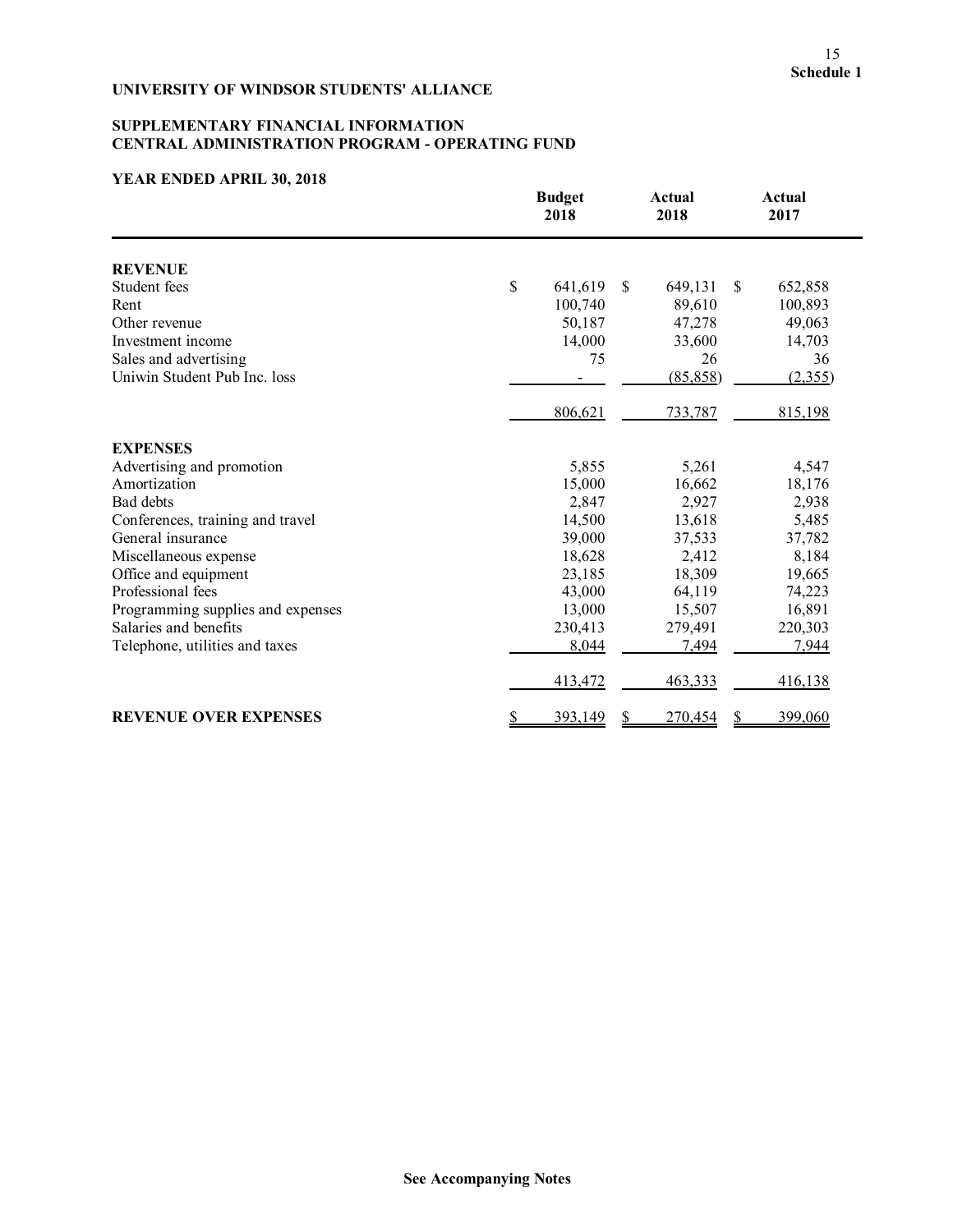## **SUPPLEMENTARY FINANCIAL INFORMATION CHIEF RETURNING OFFICER PROGRAM - OPERATING FUND**

|                                   | <b>Budget</b><br>2018 |  | Actual<br>2018 |   | Actual<br>2017 |
|-----------------------------------|-----------------------|--|----------------|---|----------------|
| <b>EXPENSES</b>                   |                       |  |                |   |                |
| Advertising and promotion         | \$<br>500 \$          |  |                | S |                |
| Miscellaneous expense (recovery)  | 270                   |  | (72)           |   | 252            |
| Office and equipment              | 100                   |  |                |   |                |
| Programming supplies and expenses | 5,550                 |  | 4,774          |   | 5,142          |
| Salaries and benefits             | 14,867                |  | 12,952         |   | 14,104         |
| <b>REVENUE UNDER EXPENSES</b>     | (21, 287)             |  | (17, 654)      |   | (19, 498)      |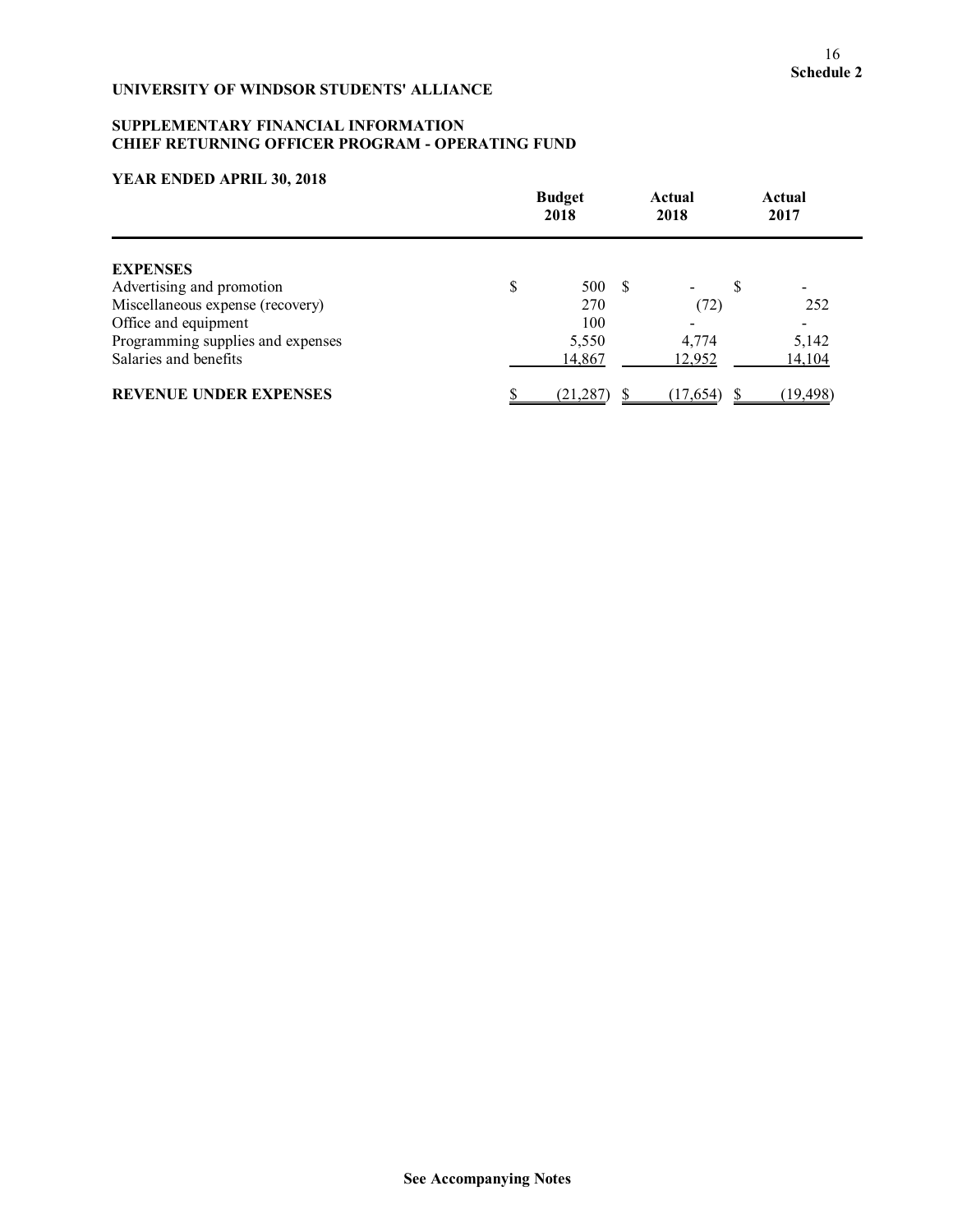# **SUPPLEMENTARY FINANCIAL INFORMATION SERVICES - OPERATING FUND**

|                                   | <b>Budget</b><br>2018 | Actual<br>2018 | Actual<br>2017 |
|-----------------------------------|-----------------------|----------------|----------------|
| <b>REVENUE</b>                    |                       |                |                |
| Other revenue                     | 62,642                | 23,219         | 35,069<br>S.   |
| <b>EXPENSES</b>                   |                       |                |                |
| Advertising and promotion         | 13,700                | 8,530          | 13,974         |
| Conferences, training and travel  | 2,200                 | 1,215          | 1,100          |
| Grants and scholarships           | 23,000                | 21,968         | 22,265         |
| Miscellaneous expense             | 2,200                 | 391            | 95             |
| Office and equipment              | 1,700                 | 1,264          | 340            |
| Programming supplies and expenses | 34,450                | 31,285         | 36,484         |
| Salaries and benefits             | 141,472               | 88,242         | 93,111         |
|                                   | 218,722               | 152,895        | 167,369        |
| <b>REVENUE UNDER EXPENSES</b>     | (156,080)             | (129,676)      | (132,300)      |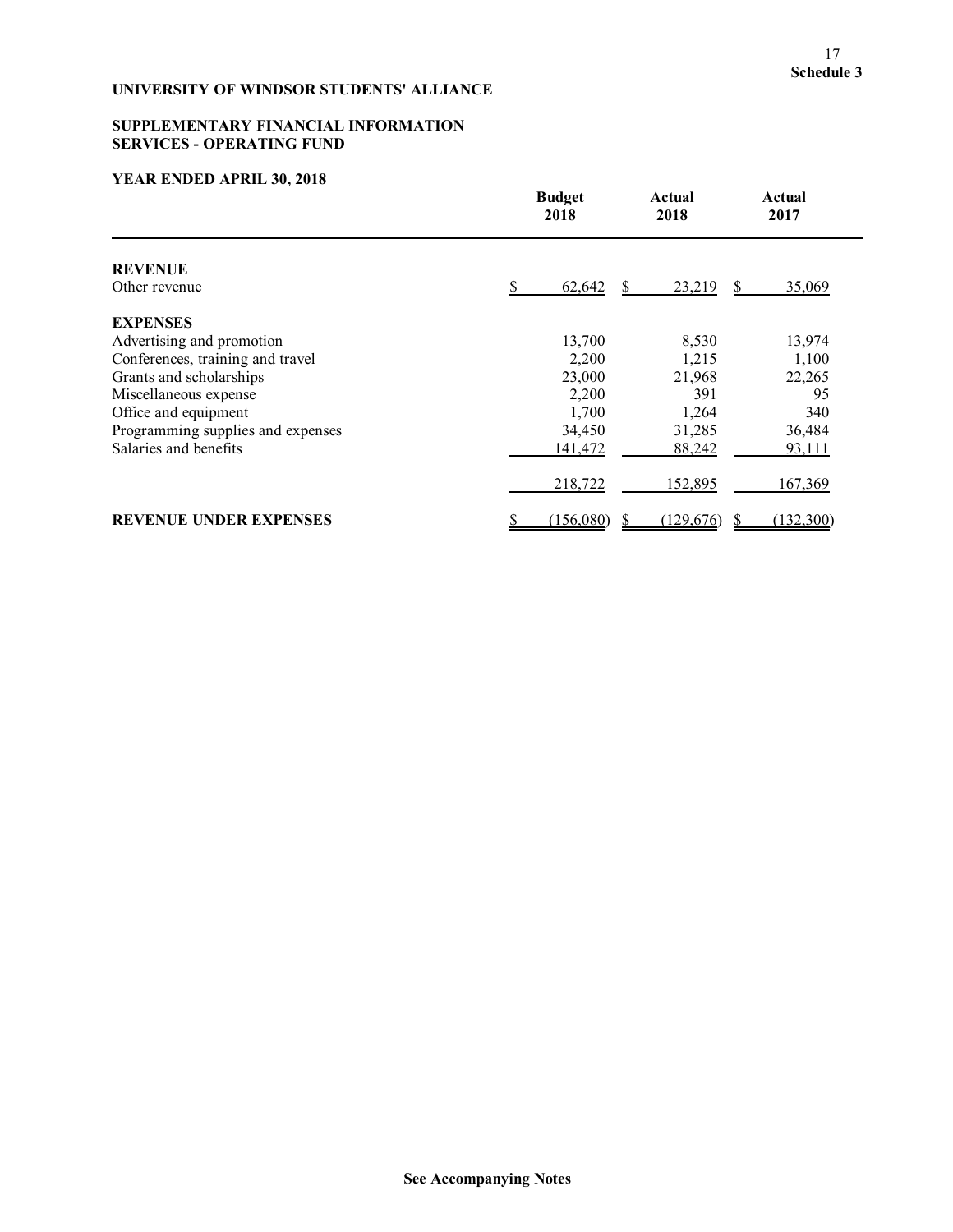## **SUPPLEMENTARY FINANCIAL INFORMATION PRESIDENT - OPERATING FUND**

|                                                                                                           |   | <b>Budget</b><br>2018 |  | Actual<br>2018 |  | Actual<br>2017     |
|-----------------------------------------------------------------------------------------------------------|---|-----------------------|--|----------------|--|--------------------|
| <b>EXPENSES</b><br>Advertising and promotion<br>Conferences, training and travel<br>Salaries and benefits | S | 400<br>33,085         |  | 199<br>15.344  |  | 75<br>81<br>31,854 |
| <b>REVENUE UNDER EXPENSES</b>                                                                             |   | (33, 485)             |  | (15, 543)      |  | (32,010)           |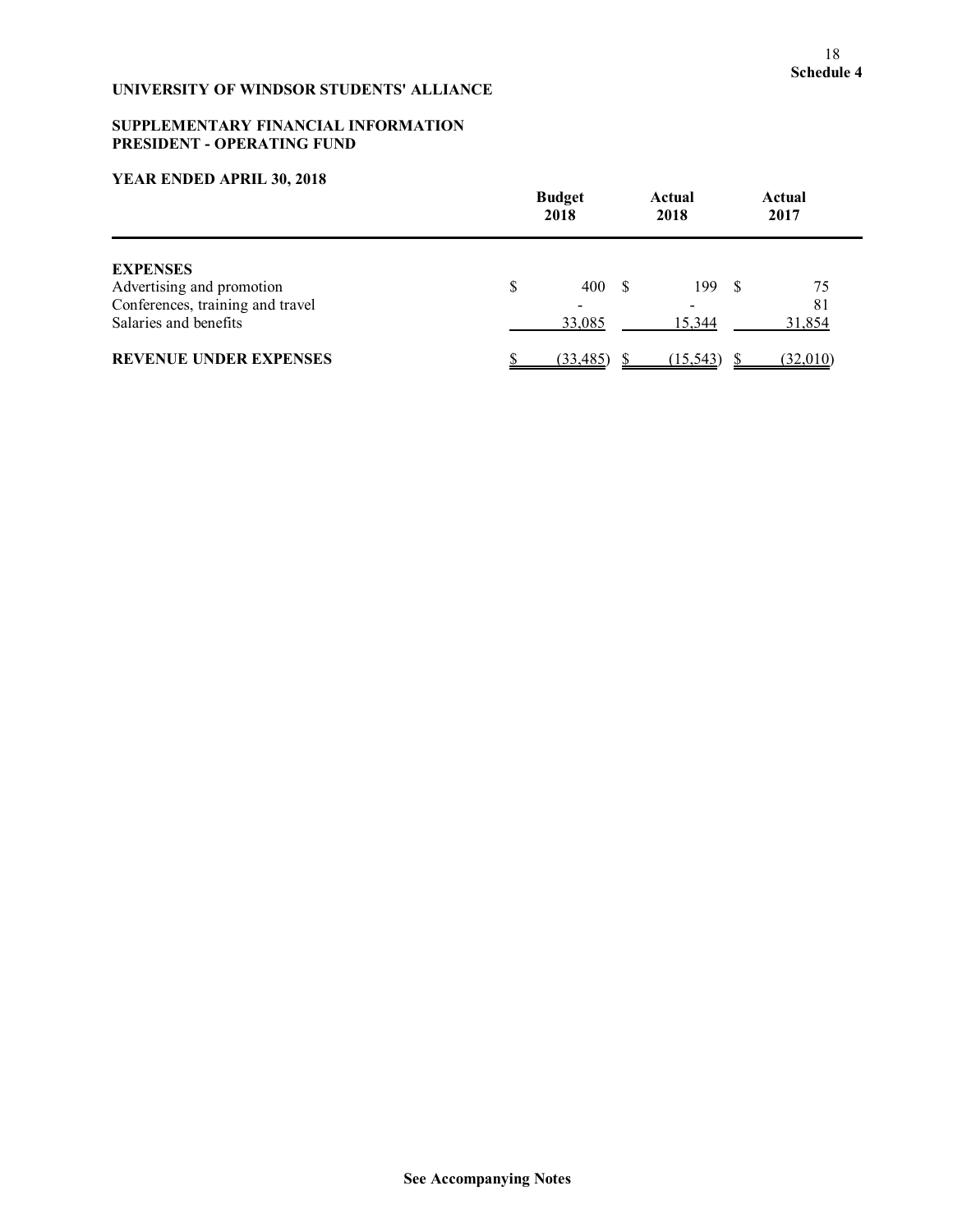# **SUPPLEMENTARY FINANCIAL INFORMATION VICE-PRESIDENT FINANCE & OPERATIONS - OPERATING FUND**

|                               | <b>Budget</b><br>2018 |     | Actual<br>2018 |   | Actual<br>2017 |
|-------------------------------|-----------------------|-----|----------------|---|----------------|
| <b>EXPENSES</b>               |                       |     |                |   |                |
| Advertising and promotion     | \$<br><b>200</b>      | - S |                | S | 70             |
| Grants and scholarships       | 10,500                |     | 10,850         |   | 4,150          |
| Miscellaneous expense         | 150                   |     | 66             |   | 142            |
| Salaries and benefits         | 38,997                |     | 31,381         |   | 29,914         |
| <b>REVENUE UNDER EXPENSES</b> | (49, 847)             |     | <u>(42,297</u> |   | (34,276)       |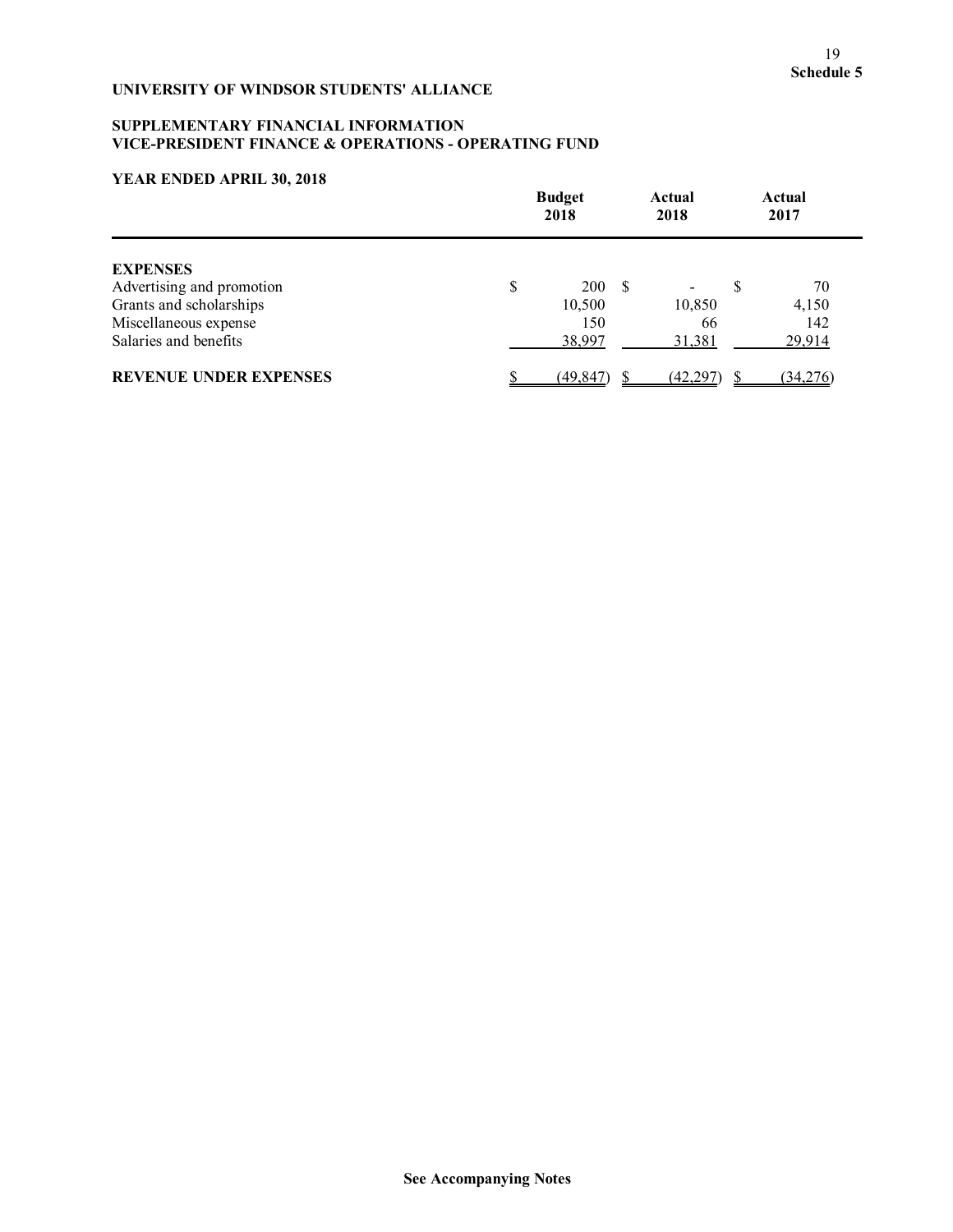## **SUPPLEMENTARY FINANCIAL INFORMATION PROGRAMMING - OPERATING FUND**

|                                   | <b>Budget</b><br>2018 | Actual<br>2018         | Actual<br>2017 |
|-----------------------------------|-----------------------|------------------------|----------------|
| <b>REVENUE</b>                    |                       |                        |                |
| Sales and advertising             | \$                    | 64,500 \$<br>29,251 \$ | 88,467         |
| Rent                              | 4,000                 | 3,551                  | 6,405          |
| Other revenue                     | 2,000                 | 2,523                  | 4,001          |
|                                   | 70,500                | 35,325                 | 98,873         |
| <b>EXPENSES</b>                   |                       |                        |                |
| Advertising and promotion         | 8,500                 | 11,314                 | 10,389         |
| Conferences, training and travel  | 3,000                 | 2,038                  | 2,841          |
| Miscellaneous expense             |                       |                        | 45             |
| Office and equipment              |                       | 194                    |                |
| Programming supplies and expenses | 110,500               | 74,962                 | 135,803        |
| Salaries and benefits             | 5,092                 | 1,263                  | 1,611          |
|                                   | 127,092               | 89,771                 | 150,689        |
| <b>REVENUE UNDER EXPENSES</b>     | (56, 592)<br>\$       | $(54, 446)$ \$<br>-S   | (51, 816)      |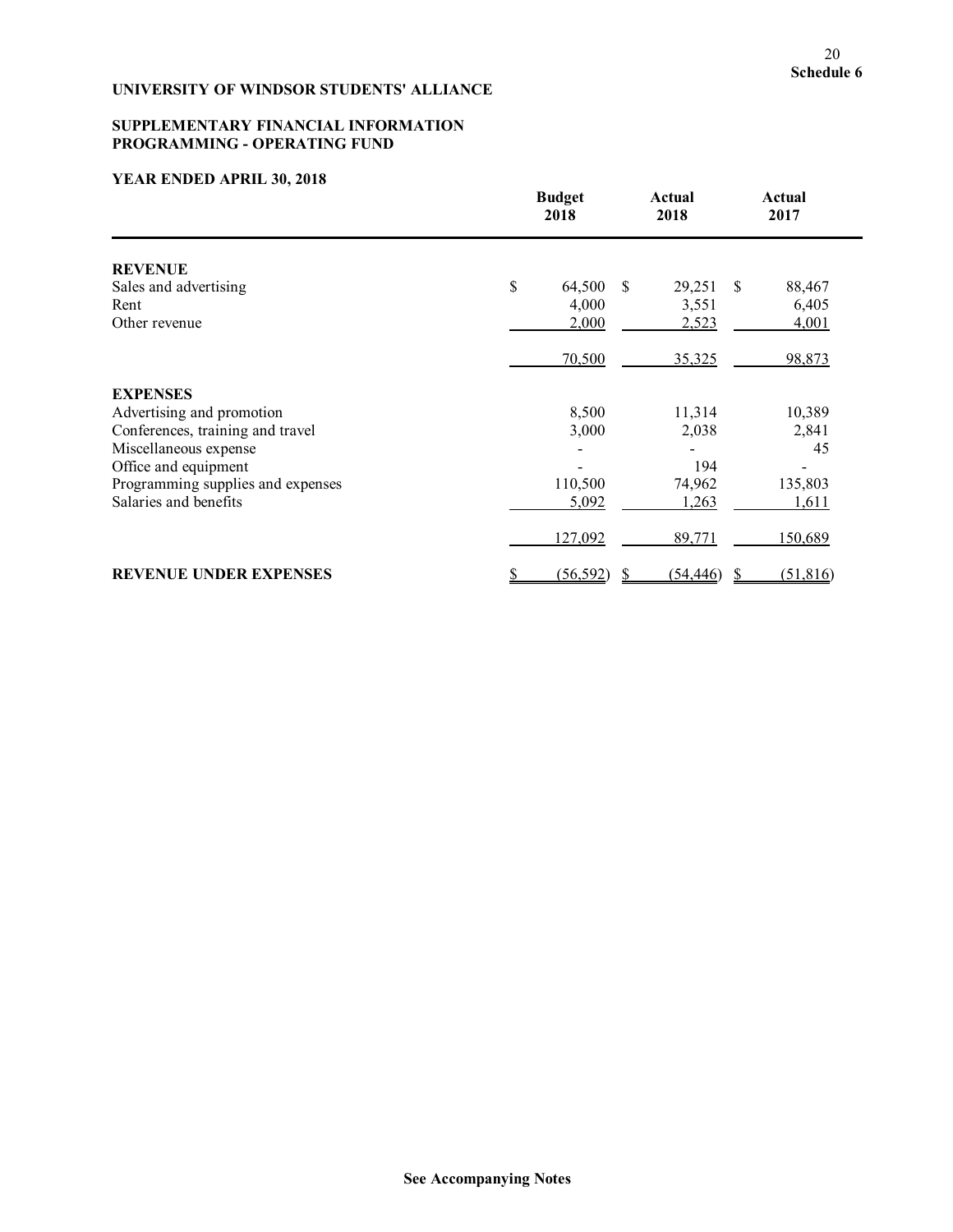# **SUPPLEMENTARY FINANCIAL INFORMATION PUBLICATIONS - OPERATING FUND**

|                                         | <b>Budget</b><br>2018    | Actual<br>2018 | Actual<br>2017 |
|-----------------------------------------|--------------------------|----------------|----------------|
| <b>REVENUE</b><br>Sales and advertising | 23,000                   | 21,800<br>S    | 22,175<br>S    |
| <b>EXPENSES</b>                         |                          |                |                |
| Bad debts                               | $\overline{\phantom{0}}$ | 550            |                |
| Cost of sales                           | 17,500                   | 13,799         | 14,765         |
| Salaries and benefits                   |                          |                | 2,501          |
|                                         | 17,500                   | 14,349         | 17,266         |
| <b>REVENUE OVER EXPENSES</b>            | 5,500                    | 7,451          | 4,909          |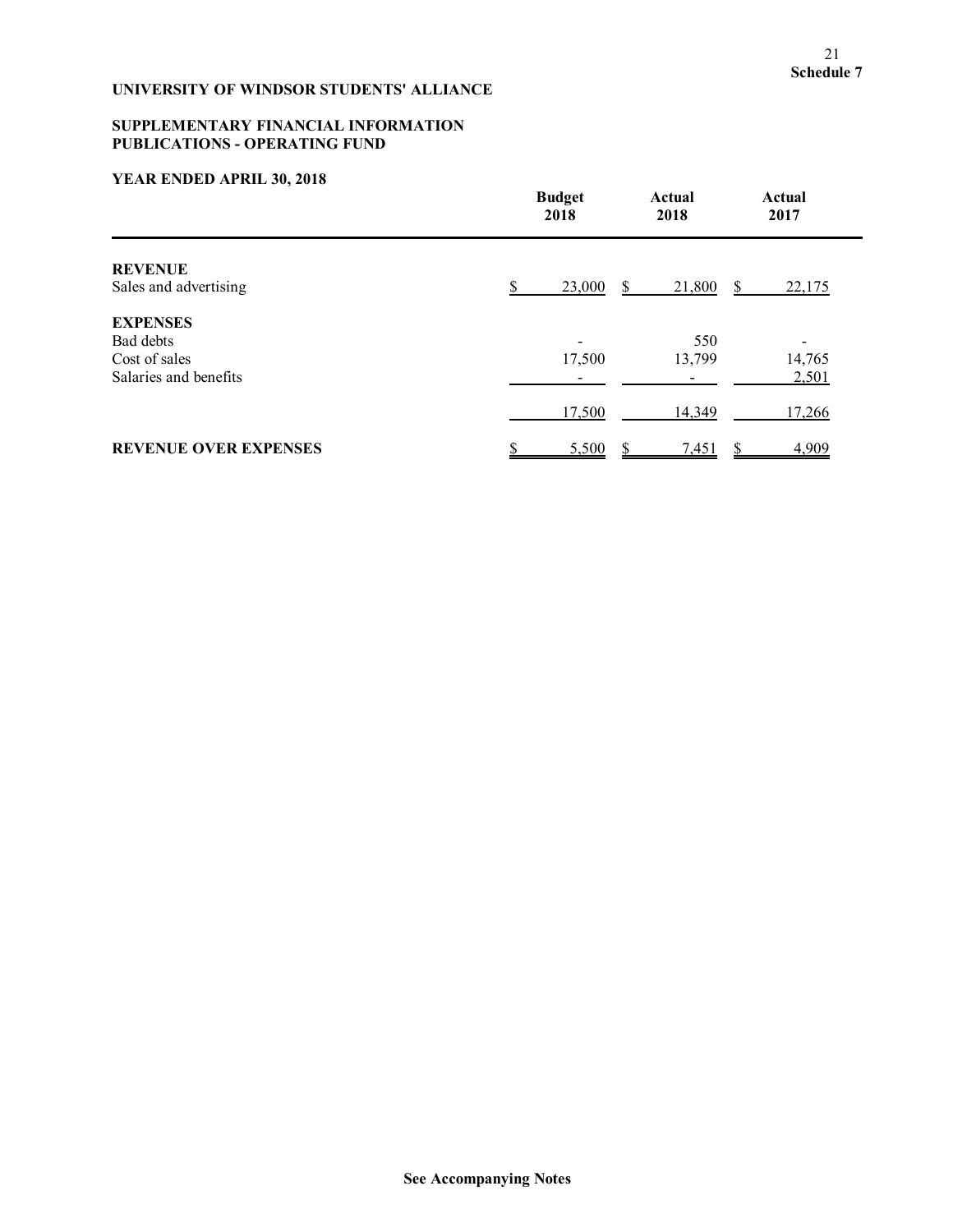## **SUPPLEMENTARY FINANCIAL INFORMATION VICE-PRESIDENT STUDENT SERVICES - OPERATING FUND**

|                                                | <b>Budget</b><br>2018 |  | Actual<br>2018 |  | Actual<br>2017 |
|------------------------------------------------|-----------------------|--|----------------|--|----------------|
| <b>EXPENSES</b><br>Advertising and promotion   | \$<br>$2,700$ \$      |  | 2,447 \$       |  | 3,146          |
| Miscellaneous expense<br>Salaries and benefits | 150<br>30,906         |  | 100<br>28,509  |  | 125<br>26,865  |
| <b>REVENUE UNDER EXPENSES</b>                  | (33,756)              |  | (31,056)       |  | (30, 136)      |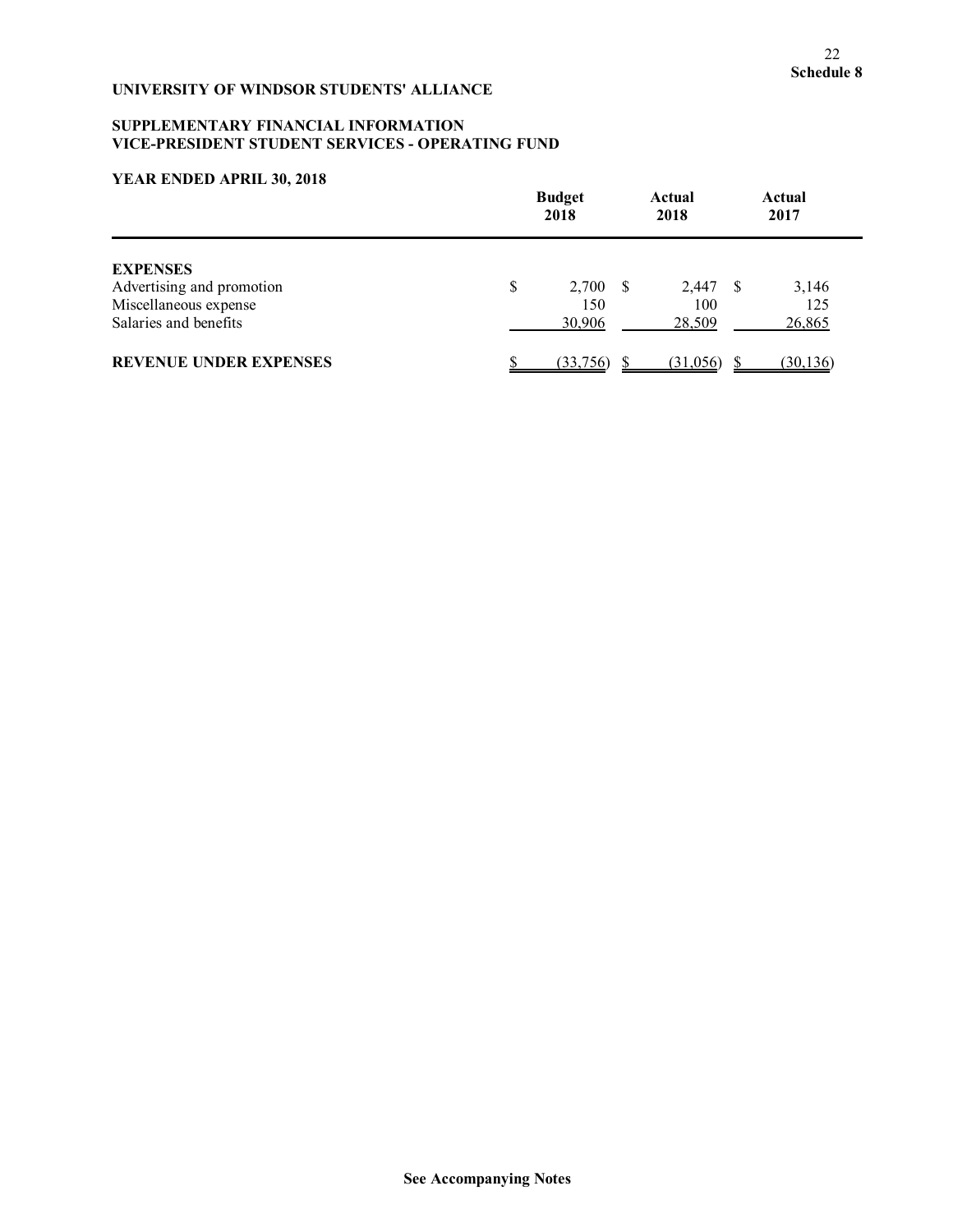# **SUPPLEMENTARY FINANCIAL INFORMATION VICE-PRESIDENT STUDENT ADVOCACY - OPERATING FUND**

|                                   | <b>Budget</b><br>2018 |           | Actual<br>2018 |           |    | Actual<br>2017 |
|-----------------------------------|-----------------------|-----------|----------------|-----------|----|----------------|
| <b>REVENUE</b>                    |                       |           |                |           |    |                |
| Other revenue                     |                       |           |                | 500       | -S |                |
| <b>EXPENSES</b>                   |                       |           |                |           |    |                |
| Advertising and promotion         | \$                    | 200S      |                |           | \$ | 25             |
| Conferences, training and travel  |                       | 14,500    |                | 11,477    |    | 14,432         |
| Miscellaneous expense             |                       | 150       |                |           |    | 79             |
| Programming supplies and expenses |                       | 500       |                | 6,305     |    | 4,846          |
| Salaries and benefits             |                       | 30,906    |                | 28,941    |    | 18,106         |
|                                   |                       | 46,256    |                | 46,723    |    | 37,488         |
| <b>REVENUE UNDER EXPENSES</b>     | S                     | (46, 256) |                | (46, 223) |    | (37, 488)      |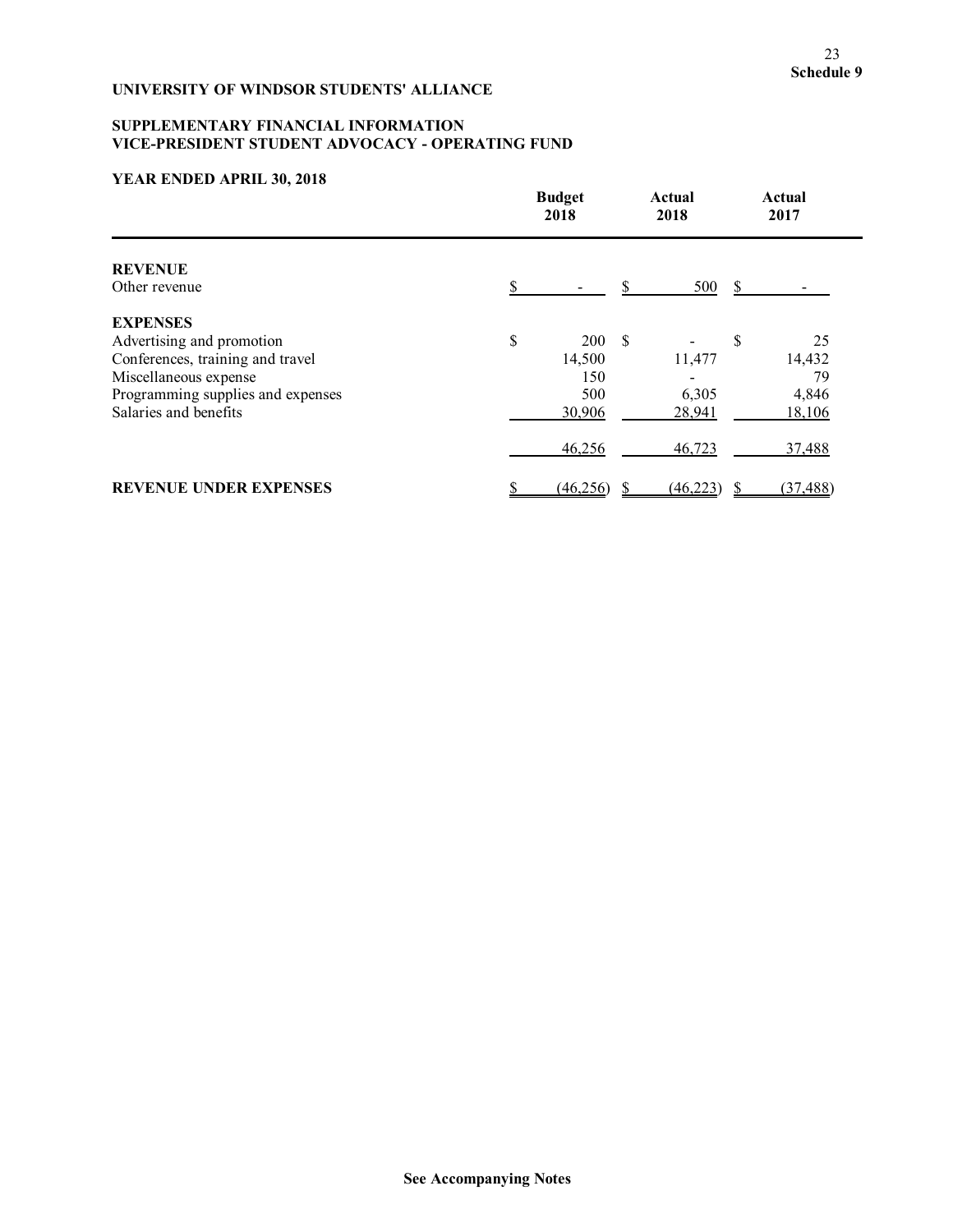# **SUPPLEMENTARY FINANCIAL INFORMATION U PASS - OPERATING FUND**

|                              | <b>Budget</b><br>2018 | Actual<br>2018 | Actual<br>2017 |
|------------------------------|-----------------------|----------------|----------------|
| <b>REVENUE</b>               |                       |                |                |
| Other revenue                | 26,247<br>\$.         | 39,180         | 30,823         |
| <b>EXPENSES</b>              |                       |                |                |
| Advertising and promotion    | 150                   |                | 181            |
| Miscellaneous expense        | 2,450                 | 2,579          | 2,433          |
| Salaries and benefits        | 8,876                 | 11,816         | 12,409         |
|                              | 11,476                | 14,395         | 15,023         |
| <b>REVENUE OVER EXPENSES</b> | 14,771                | 24,785         | 15,800         |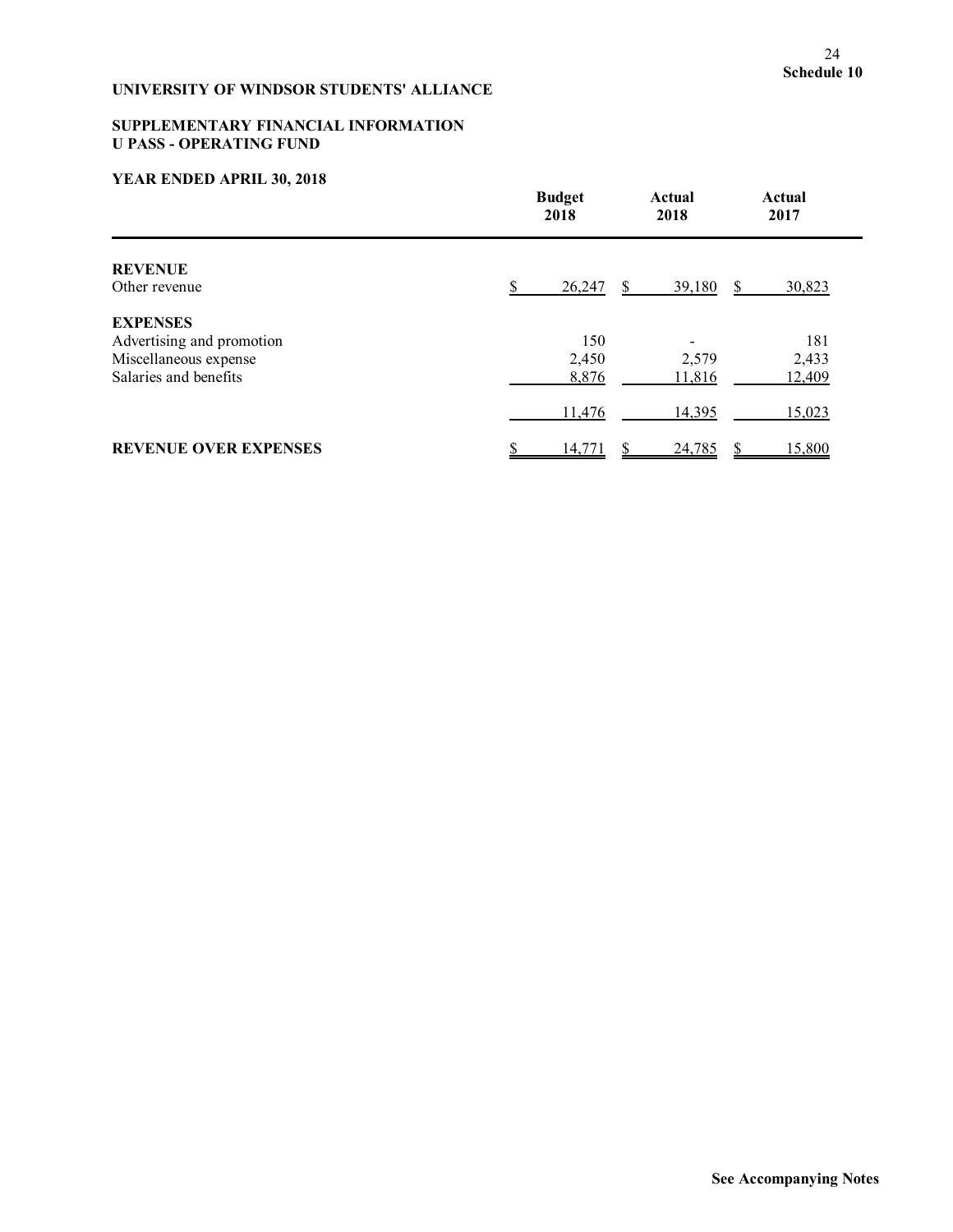## **SUPPLEMENTARY FINANCIAL INFORMATION BIKE SHARE - OPERATING FUND**

|                                                                       | <b>Budget</b><br>2018          |    | Actual<br>2018  |     | Actual<br>2017   |
|-----------------------------------------------------------------------|--------------------------------|----|-----------------|-----|------------------|
| <b>REVENUE</b><br>Sales and advertising<br>Other revenue              | \$<br>$\overline{\phantom{0}}$ | \$ | 22,998 \$       |     | 63,648<br>1,008  |
|                                                                       |                                |    | 22,998          |     | 64,656           |
| <b>EXPENSES</b><br>Advertising and promotion<br>Miscellaneous expense | \$                             | \$ | 14 \$<br>45,995 |     | 2,743<br>117,296 |
|                                                                       |                                |    | 46,009          |     | 120,039          |
| <b>REVENUE UNDER EXPENSES</b>                                         |                                |    | (23,011)        | -\$ | (55, 383)        |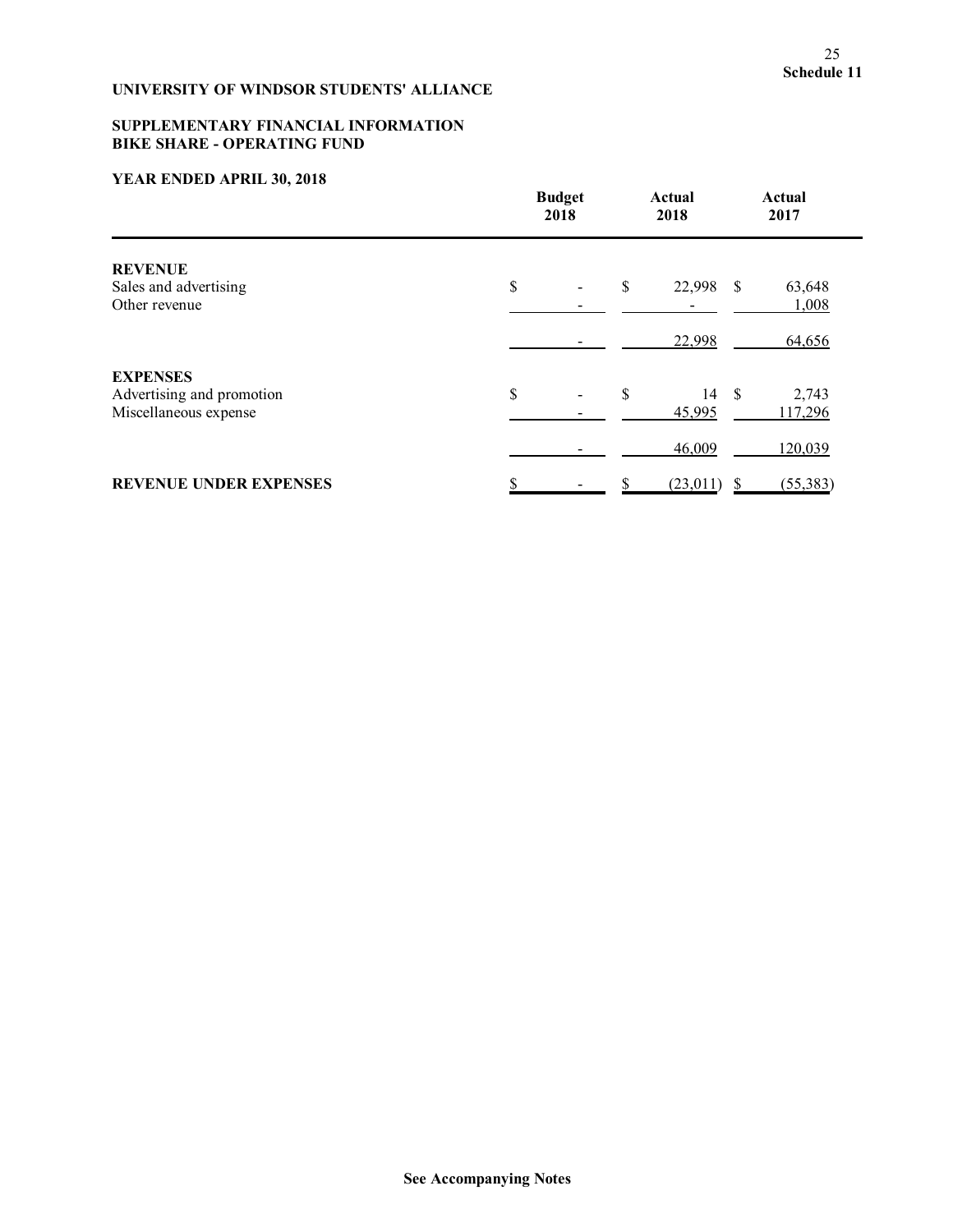## **SUPPLEMENTARY FINANCIAL INFORMATION LANCE**

|                                  | <b>Budget</b><br>2018 | Actual<br>2018 | Actual<br>2017 |  |
|----------------------------------|-----------------------|----------------|----------------|--|
| <b>REVENUE</b>                   |                       |                |                |  |
| Student fees                     | \$<br>56,830<br>\$    | 58,209         | \$<br>58,648   |  |
| Sales and advertising            |                       | 1,713          | 458            |  |
|                                  | 56,830                | 59,922         | 59,106         |  |
| <b>EXPENSES</b>                  |                       |                |                |  |
| Advertising and promotion        | 250                   | 818            |                |  |
| Amortization                     | 100                   | 96             | 121            |  |
| Bad debts                        | 256                   | 263            | 1,930          |  |
| Conferences, training and travel |                       | 255            |                |  |
| Cost of sales                    |                       |                | 310            |  |
| Miscellaneous expense            | 1,978                 | 145            | 704            |  |
| Office and equipment             | 4,200                 | 425            | 395            |  |
| Professional fees                | 500                   |                |                |  |
| Salaries and benefits            | 42,497                | 42,803         | 29,789         |  |
| Telephone, utilities and taxes   | 1,824                 | 1,368          | 1,672          |  |
|                                  | 51,605                | 46,173         | 34,921         |  |
| <b>REVENUE OVER EXPENSES</b>     | \$<br>5,225<br>S      | 13,749         | S<br>24,185    |  |